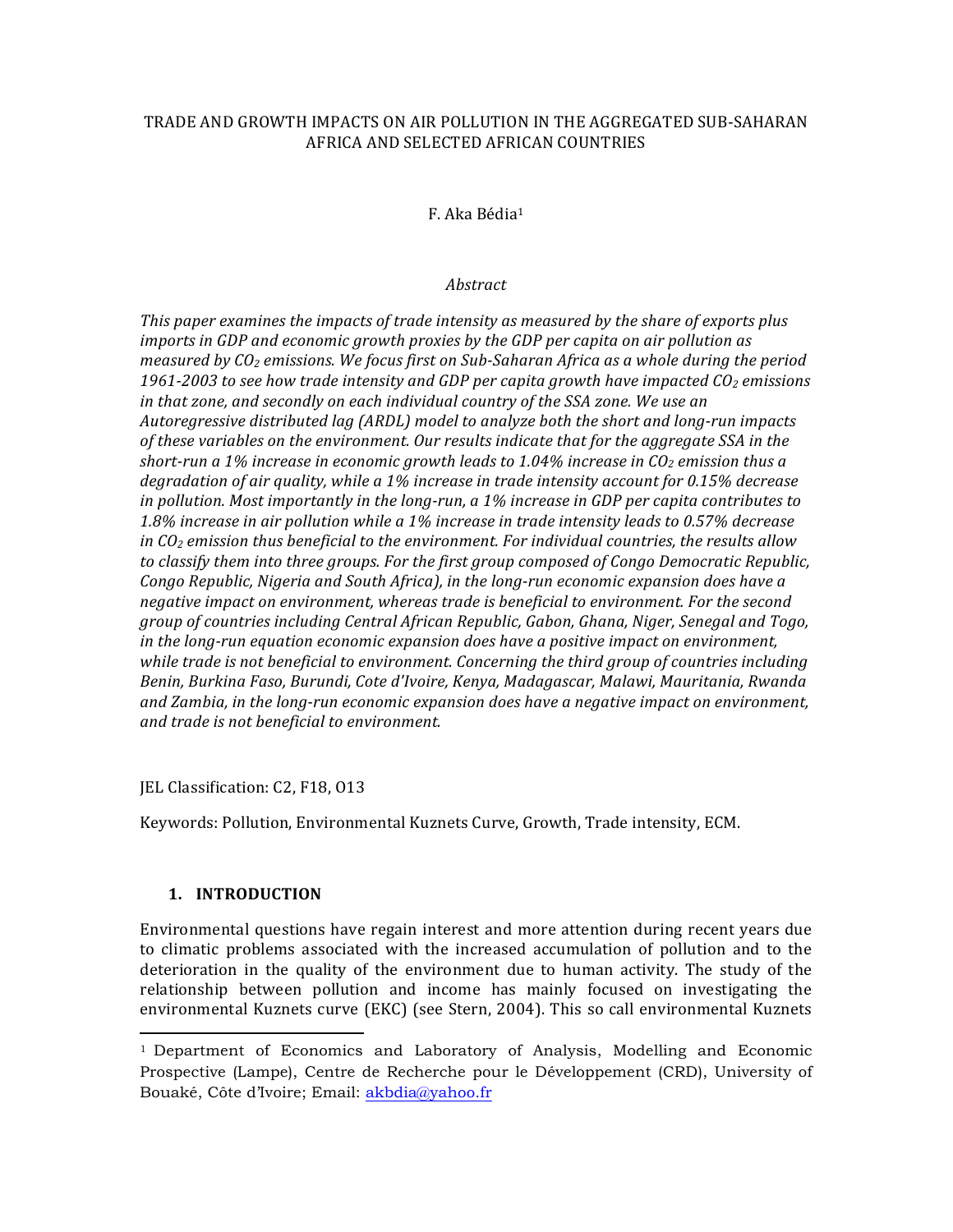curve originated from Kuznets (1955) who hypothesized in 1954 that income inequality first rises in early years of economic growth and then falls in the curse of economic development<sup>2</sup>. Grossman and Krueger's (1991) are those who set up the actual EKC concept. They point out that the level of environmental degradation and per capita income follows the same inverted U-shaped relationship as does income inequality and per capita income in the original Kuznets curve.

This inverted U-shape curve shows that pollution intensity rises with per capita income at the early stages of economic development and falls as per capita income rises beyond some threshold level that could be determined. In effect from the estimated coefficients of the following equation<sup>3</sup>  $\ln E_t = \alpha + \beta_1 \ln Y_t + \beta_2 \ln Y_t^2 + \xi_t$ , the threshold point could be computed as the exponential of the ratio  $\beta_1$  over 2  $\beta_2$ . A negative value for the coefficient  $\beta_2$  confirms the inverted U-shape of the curve.

Empirically the growth-pollution literature studying the relationship between per capita income and pollution per capita (see List, Millimet and Stengos, 2003 and Azomahou, Lasney and Van 2006) for individual countries and groups of countries has found that: (i) at the early stages of economic development pollution intensity rises with per capita income; (ii) but pollution intensity falls as per capita income rises beyond some threshold level (see Grossman and Krueger, 1995 and List and Gallet, 1999, among others).

Methodologically previous studies of the relationships between pollution and income have used cross-sectional or panel data for a sample of developing and developed countries, or single countries. In contrast in this paper we use an Autoregressive distributed lag (ARDL) model to analyze both the short and long-run relationships between the variables for the Sub-Saharan Africa as a whole, as it is well known that environment is a global phenomenon because pollution in one country necessarily influences neighboring others' atmosphere and even beyond.

Although several pollutants have been considered in the study of the EKC (see Managi, 2006) in this paper we use  $CO<sub>2</sub>$  as in Douglas and Selden, 1992. In effect the debate concerning the reduction of carbon dioxide  $(CO_2)$  emissions is still active both in developed nations and developing countries. In Sub-Saharan Africa countries where environmental quality is not yet a major preoccupation several capital cities are polluted by the emissions of this gas from imported used vehicles and polluting industries. We could forecast that these emissions will increase in the future as these countries will industrialize by outsourcing old industries from the northern countries.

 

<sup>2</sup> Simon Kuznets delivered the presidential address; entitled "Economic Growth and Income Inequality" at the sixty-seventh annual meeting of the American Economic Association in December 1954". He suggested that as per capita income increases, income inequality also increases at first but then, after some turning point, starts declining. Kuznets believed that the distribution of income becomes more unequal at early stages of income growth but that the distribution eventually moves back toward greater equality as economic growth continues.

<sup>3</sup> Where *E*, denotes per capita pollution, *Y*, denotes per capita income, *Y2* indicates square income per capita,  $\zeta_t$ , is an error term.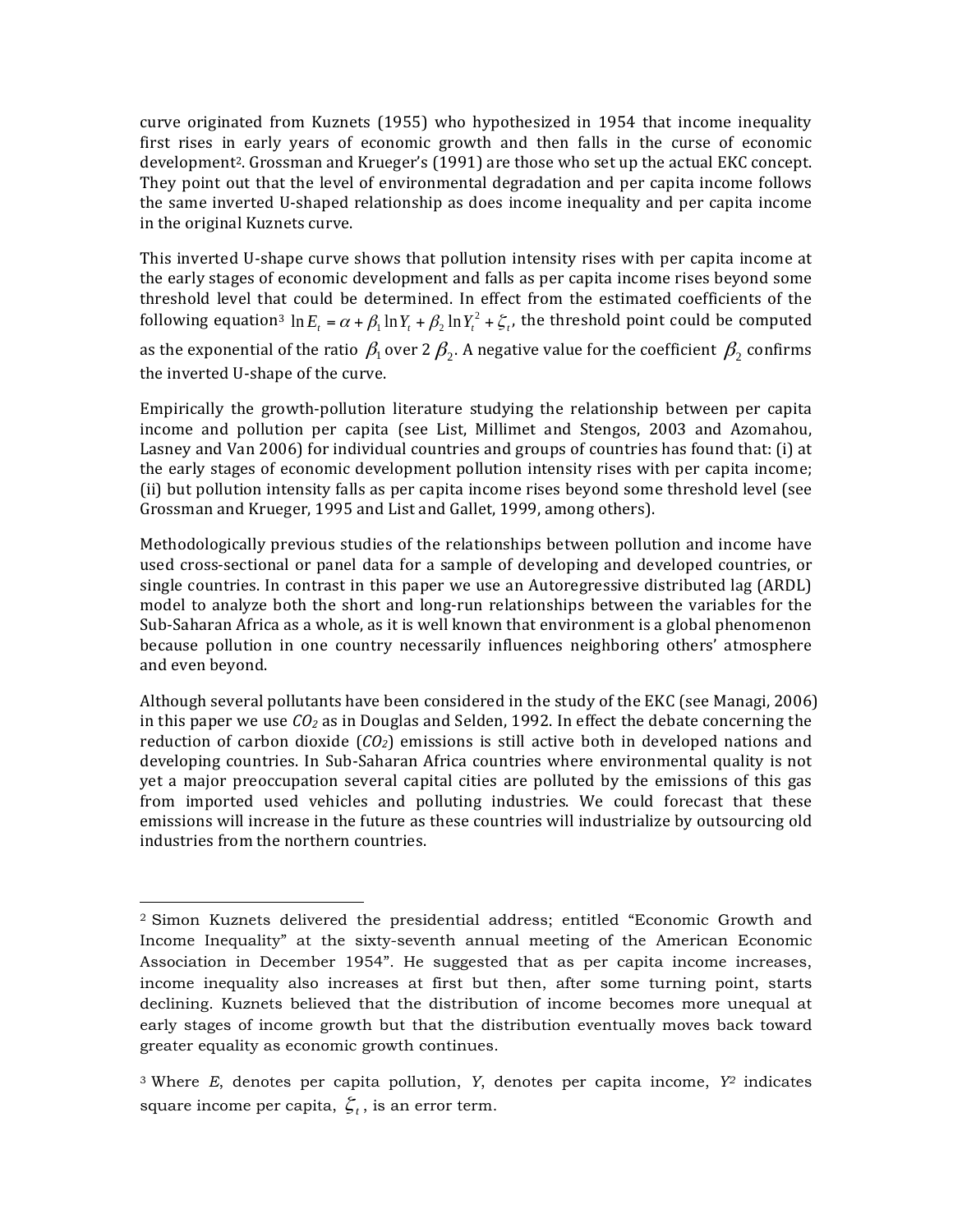Our empirical findings indicate that for the aggregated Sub-Saharan Africa area, in the short-run a 1% increase in economic growth leads to  $1.04\%$  increase in  $CO<sub>2</sub>$  emission, while a 1% increase in trade intensity account for 0.15% decrease in pollution. Most importantly in the long-run, in which we should crucially be interested, a  $1\%$  increase in the income per capita contributes to  $1.8\%$  increase in pollution while a  $1\%$  increase in trade intensity leads to  $0.57\%$  decrease in  $CO<sub>2</sub>$  emission and thus favorable to air quality.

Considering the selected individual countries it is possible to classify them into three groups. For the first group composed of Congo Democratic Republic, Congo Republic, Nigeria and South Africa), in the long-run economic expansion does have a negative impact on environment, whereas trade is beneficial to environment. For the second group of countries including Central African Republic, Gabon, Ghana, Niger, Senegal and Togo, in the long-run equation economic expansion does have a positive impact on environment, whereas trade is not beneficial to environment. Concerning the third group of countries including Benin, Burkina Faso, Burundi, Cote d'Ivoire, Kenya, Madagascar, Malawi, Mauritania, Rwanda and Zambia, in the long-run economic expansion does have a negative impact on environment, and trade is not beneficial to environment.

The remaining of the paper is organized as follows. Section 2 presents the model and the econometric methodology. Section 3 presents estimations results and final remarks are provided in Section 4.

### **2. THE MODEL SPECIFICATION**

We adopt a simple model aiming to estimate the following relationship<sup>4</sup>:

$$
E_t = F(Y_t, T_t) + \zeta_t
$$

where *E*, denotes per capita emissions of carbon dioxide (*CO<sub>2</sub>*), *Y*, denotes per capita *GDP*, *T* indicates trade intensity as measured by the share of exports and imports in *GDP*,  $\zeta_t$ , is a stochastic error term, and  $t$  is a year index. Expressing Eq. 1 in a natural logarithm form we have the following long run equation:

(1)

$$
\ln E_t = \alpha + \gamma_1 \ln Y_t + \gamma_2 \ln T_t + \zeta_t
$$

<u> 1989 - Johann Stein, markin film yn y breninn y breninn y breninn y breninn y breninn y breninn y breninn y b</u>

(2)

<sup>&</sup>lt;sup>4</sup> This equation is disaggregated for individual countries as follows :  $E_{i,t} = F(Y_{i,t}, T_{i,t}) + \xi_{i,t}$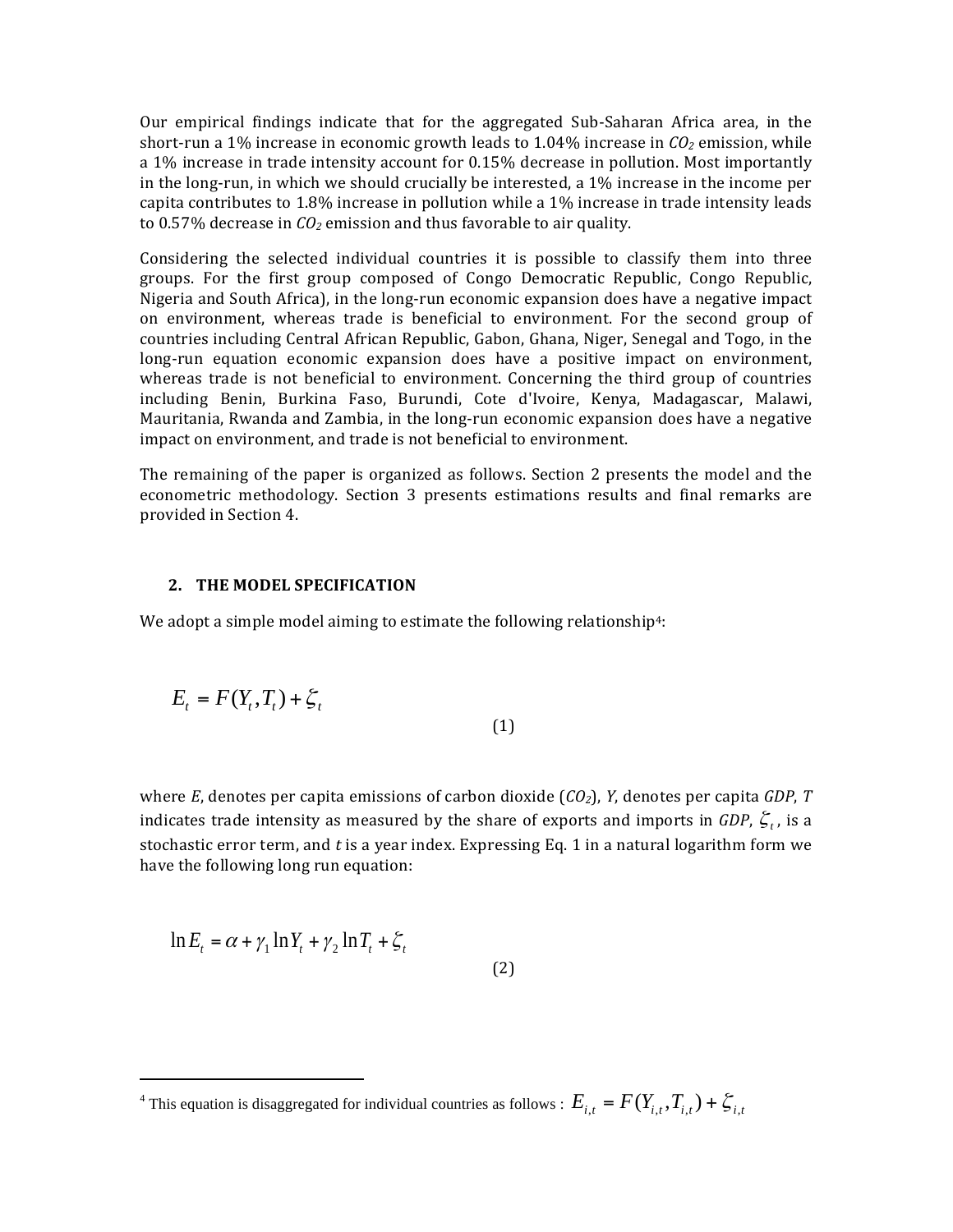The assumptions concerning the preceding Eq. 2 are that while the *GDP* per capita is supposed to positively impact the emissions of  $CO<sub>2</sub>$  i.e. negatively the environment, the trade intensity variable will negatively impact pollution, thus positively the environment.

The estimations will be performed for each individual country and for the aggregated SSA using an unrestricted general to specific Hendry type error correction model (ECM) where the long run relationship is embedded within the dynamic specification, including the lagged dependent and independent variables as follows:

$$
\Delta \ln E_t = \alpha + \gamma_1 \Delta \ln Y_t + \gamma_2 \Delta \ln T_t + \gamma_3 (\ln E_{t-1} - \alpha_1 \ln Y_{t-1} - \alpha_2 \ln T_{t-1}) + u_t
$$
(3)

This model is re-parameterized in the estimable form:

$$
\Delta \ln E_t = \alpha + \gamma_1 \Delta \ln Y_t + \gamma_2 \Delta T_t + \gamma_3 \ln E_{t-1} + \gamma_4 \ln Y_{t-1} + \gamma_5 \ln T_{t-1} + u_t
$$
\n(4)

### **3. DATA AND RESULTS**

We estimate the model using data from World Development Indicators (WDI 2006) and covering the period  $1960-2005$ . Figure 1 shows the series for the aggregate Sub-Saharan Africa in natural logarithm (Top panel) and in first difference (Bottom panel). Figures for the twenty selected individual countries are reported in appendix 1 (Countries have been selected in relation with data constraint).

The variable  $LCO2$ <sub>-SSA</sub> indicates pollution measured as  $CO<sub>2</sub>$  emission (metric ton per capita), *LGDPpc\_SSA* indicates Gross domestic product per capita and *LTradIntens\_SSA* indicates trade intensity as measured by the share of exports plus imports in GDP.

Figure 1: Evolution of Pollution, Trade and Growth (Aggregated SSA)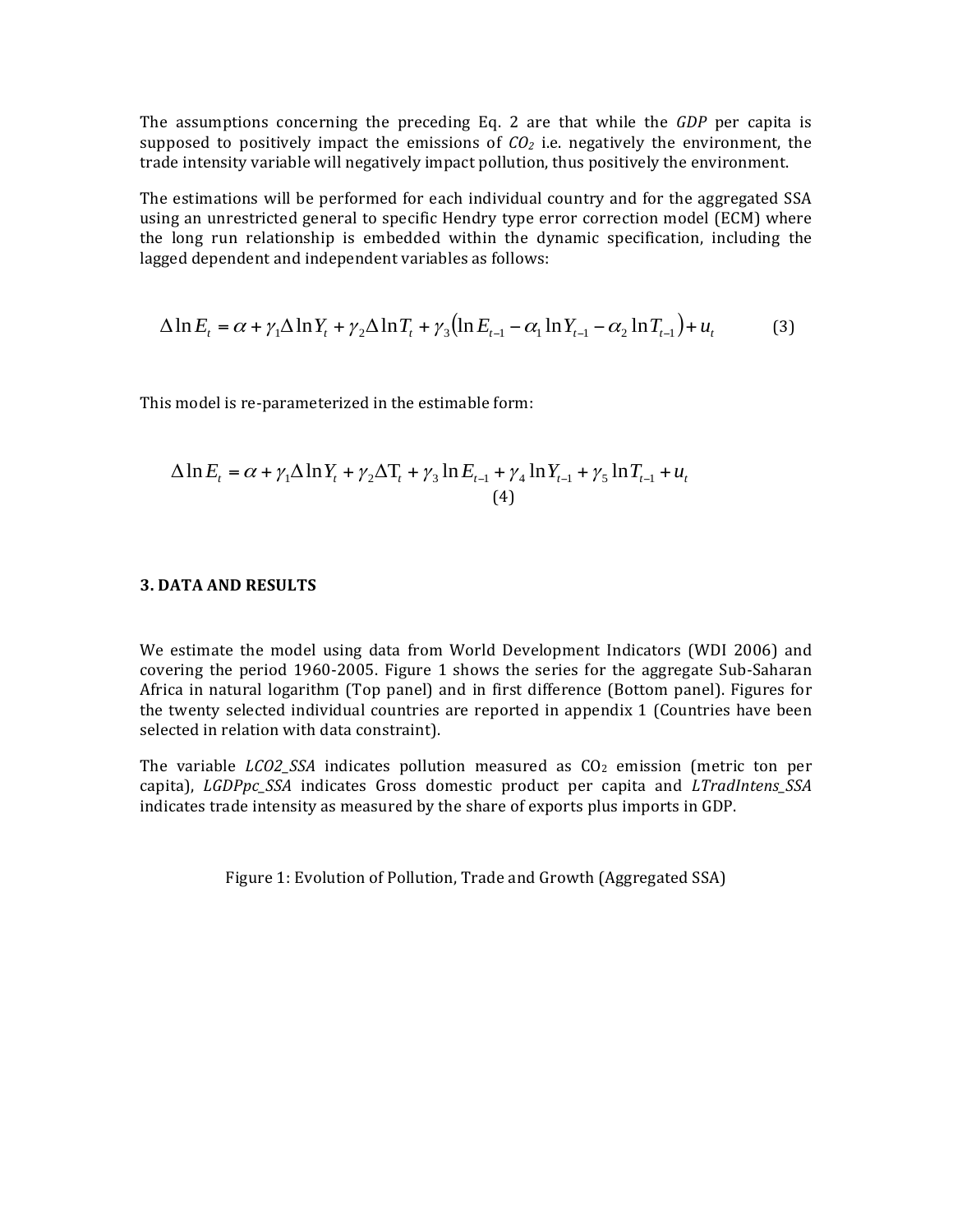

From Figure 1 we could distinguish four sub-periods in the relationships between the tree variables. The first one spans from 1960 to 1970 where trade intensity and GDPPC are above the pollution. From 1970 to 1980 pollution overcomes trade but not GDPPC. Finally from 1980 to 1995, pollution  $(CO<sub>2</sub>$  emissions) overcomes both GDP per capita and trade. Finally since 1996, trade and income per capita are above pollution. This indicates that the SSA data could replicate the EK curve.

Figure 3 depicts the environment Kuznets curve expressing the relationships between income growth and the deterioration of environment for sub-Saharan Africa. Curves for individual countries are reported in appendix 2.

Figure 3: Environmental Kuznets Curve (Sub-Saharan Africa)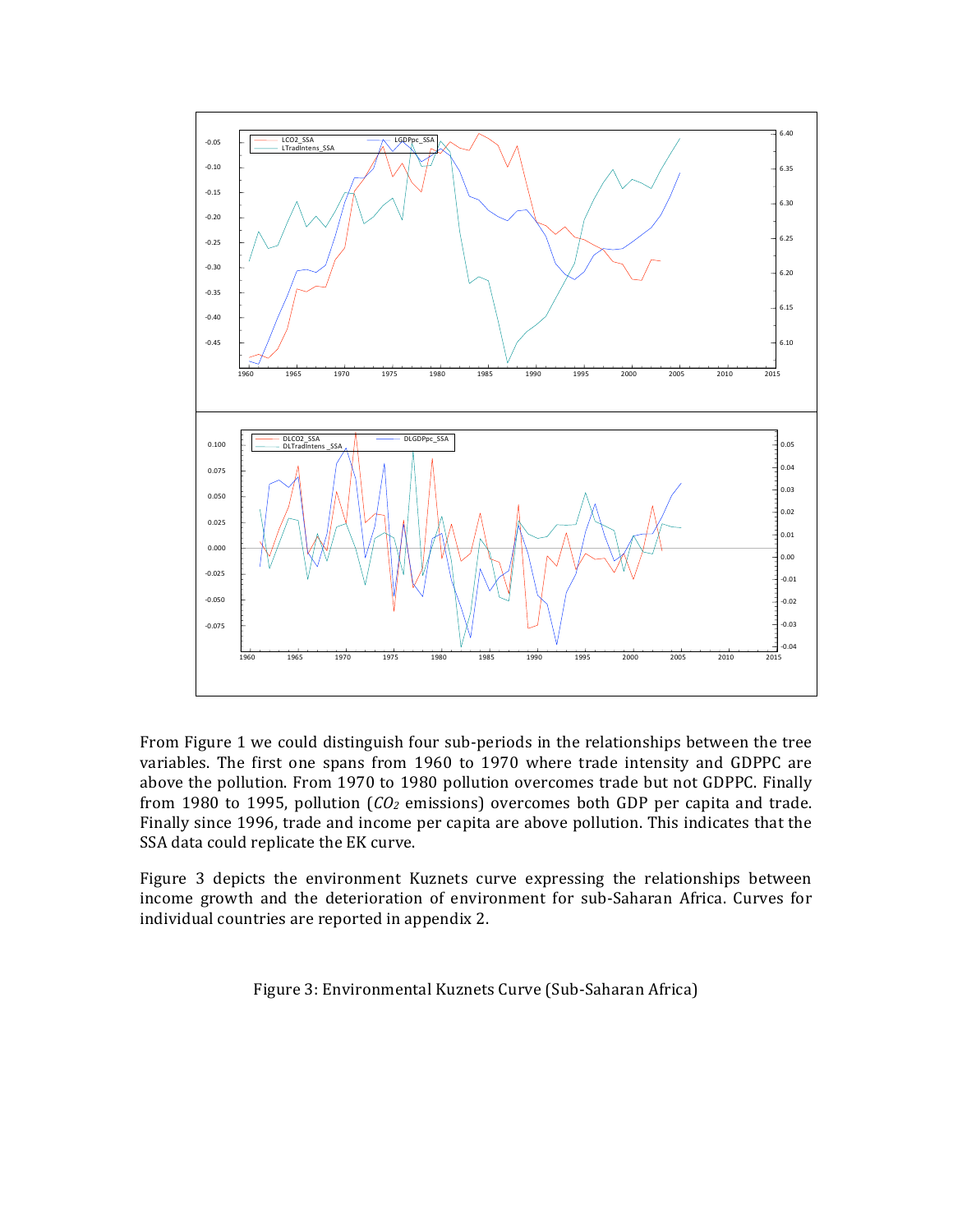

The curve for Sub-Saharan Africa seems to mimic the first stage of an inverted U-shape curve consistent with the assumption of the theory showing that pollution intensity rises with per capita income at the early stages of economic development, in which these countries are, and falls as per capita income rises beyond some threshold level that could be determined. For individual countries the curves are diversified and show various pattern of the EKC (see Appendix 2).

In effect, for the aggregate Sub-Saharan Africa, from the estimated coefficients of the following Eq.  $5:$ 

$$
\ln E_t = -69.10 + 20.6134 \ln Y_t - 1.5348 \ln Y_t^2
$$
\n(5)

we computed the ratio  $-\binom{\beta_1}{2\beta_2}$  $-\binom{\beta_1}{2\beta_2}$  $\beta_1/\beta_2$ . The negative value of  $\beta_2 = -1.53$  confirms here the inverted U-shape of the EK curve. Therefore the predicted turning point of the curve in the aggregated Sub-Saharan Africa mean income level could be approximated by  $\kappa = \exp\left(-\left(\frac{\beta_1}{2\beta_2}\right)\right) = 824.93$ . Most of the Sub-Saharan African countries individually taken

are bellow this mean income per capita value and therefore at the first stage of the EKC.

Five of individual countries (see Table 1), namely Benin, Central African Republic, Madagascar, Malawi, and Rwanda have a positive value of  $\beta_2$ , meaning that these countries don't follow the inverted U-shape of the EK curve. All remaining fifty countries do have a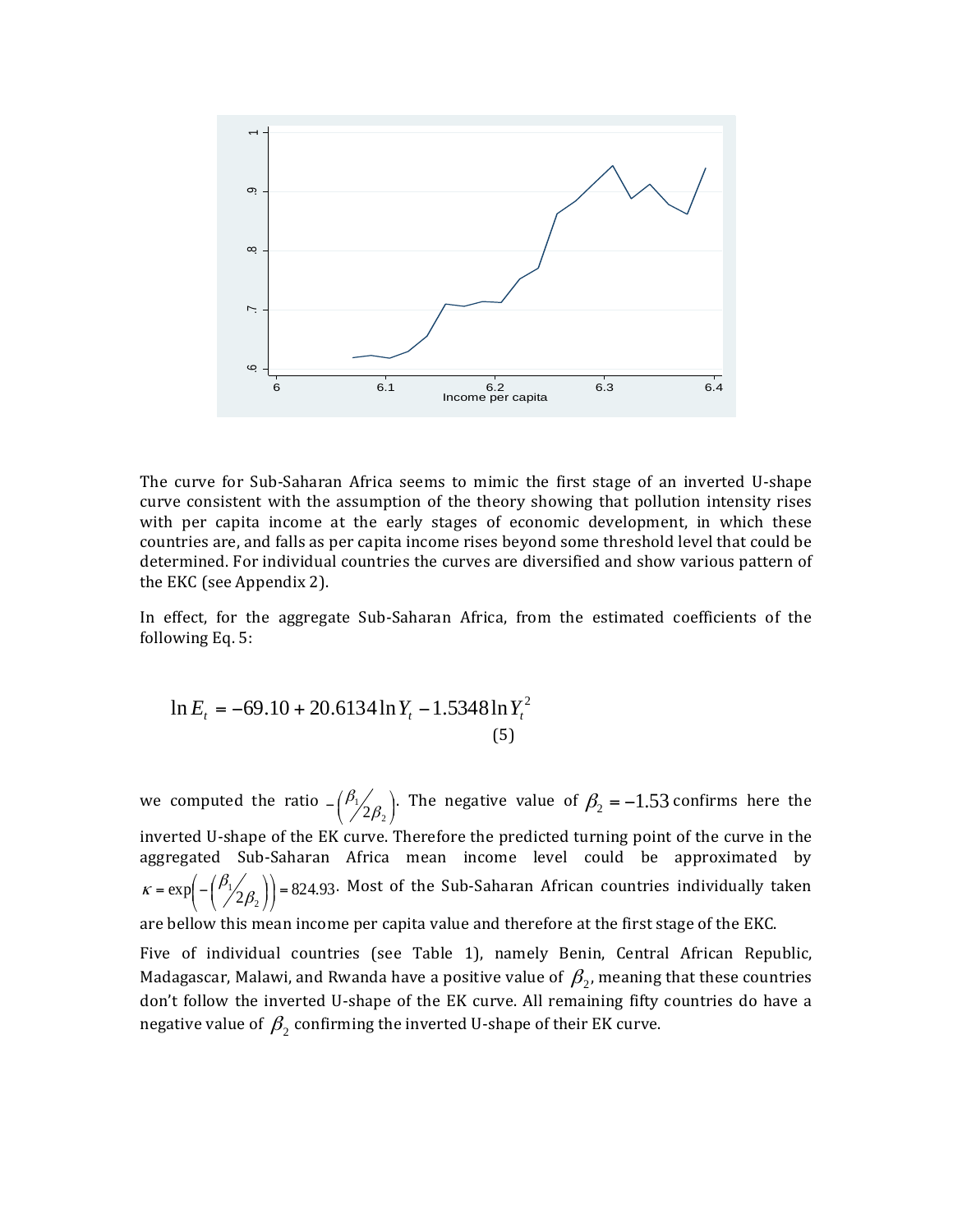The final estimated dynamic ECM Eq. 4 (for individual countries and the SSA) is reported in Table 2 along with the diagnostic tests and the long-run elasticity of the variables and their t-ratio regarding which all variables are significant. Figure 3 depicts the estimates and residuals. The dynamic ECM equation is reported as follows:

$$
\Delta \ln E_t = -2.547 + 1.043 \Delta \ln Y_t - 0.1552 \Delta \ln T_t - 0.2179 \ln E_{t-1} + 0.3889 \ln Y_{t-1} - 0.1279 \ln T_{t-1} (6)
$$

This equation indicates that in the short run, a 1% increase in the *GDP* per capita enhance  $CO<sub>2</sub>$  emissions by 1.043%, while a 1% increase in the trade intensity leads to 0.15% decrease in pollution. The coefficient  $(-0.2179)$  in Eq. 6 indicates the speed of the adjustment of the system to the long-run. The long run equation derived from the dynamic ECM is the following:

$$
\ln E_t = 1.8 \ln Y_t - 0.57 \ln T_t
$$
\n(7)

In this long-run equation the *GDP* per capita has a positive sign expressing thus the fact that economic expansion does have a negative impact on environment; whereas the *trade intensity* has a negative sign indicating that trade is beneficial to environment in the aggregated Sub-Saharan Africa area. For individual countries, the relationships between growth, trade and pollution are diversified.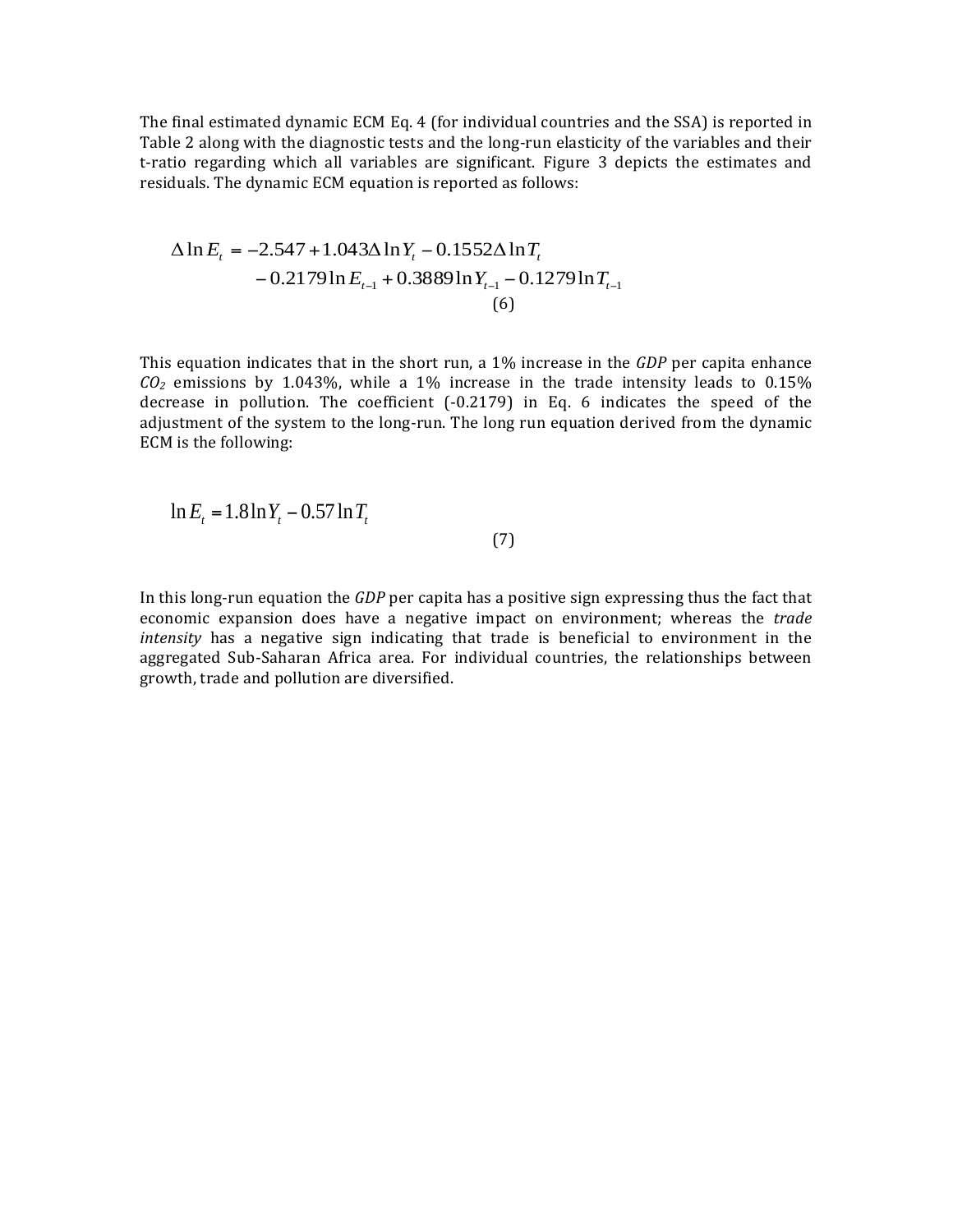|                | Country              | <b>Estimated EKC Equation</b>                              | <b>Turning Point</b> |
|----------------|----------------------|------------------------------------------------------------|----------------------|
| $\mathbf{1}$   | Benin                | $\ln E_t = 566.4 - 204.9 \ln Y_t + 18.44 \ln Y_t^2$        | 258,75               |
| $\overline{2}$ | <b>Burkina Faso</b>  | $\ln E_t = -247.3 + 88.4 \ln Y_t - 7.974 \ln Y_t^2$        | 255,45               |
| 3              | Burundi              | $\ln E_t = -36.77 + 12.75 \ln Y_t - 1.22 \ln Y_t^2$        | 185,94               |
| $\overline{4}$ | Central African Rep. | $\ln E_t = 12.49 - 5.098 \ln Y_t + 0.4253 \ln Y_t^2$       | 400,78               |
| 5              | Congo, Dem. Rep.     | $\ln E_t = -21.14 + 6.3 \ln Y_t - 0.5164 \ln Y_t^2$        | 445,82               |
| 6              | Congo, Rep.          | $\ln E_t = -36.35 + 9.513 \ln Y_t - 0.6325 \ln Y_t^2$      | 1844,86              |
| 7              | Cote d'Ivoire        | $\ln E_t = -48.54 + 13.2 \ln Y_t - 0.9055 \ln Y_t^2$       | 1463,80              |
| 8              | Gabon                | $\ln E_t = -147.7 + 33.42 \ln Y_t - 1.862 \ln Y_t^2$       | 7896,87              |
| 9              | Ghana                | $\ln E_t = -65.49 + 23.46 \ln Y_t - 2.145 \ln Y_t^2$       | 237,11               |
| 10             | Kenya                | $\ln E_t = -34.57 + 11.56 \ln Y_t - 1.002 \ln Y_t^2$       | 320,05               |
| 11             | Madagascar           | $\ln E_t = 65.34 - 23.95 \ln Y_t + 2.119 \ln Y_t^2$        | 284,65               |
| 12             | Malawi               | $\ln E_t = 209.8 - 86.63 \ln Y_t + 8.834 \ln Y_t^2$        | 134,72               |
| 13             | Mauritania           | $\ln E_t = -953.2 + 318.6 \ln Y_t - 26.64 \ln Y_t^2$       | 395,33               |
| 14             | Niger                | $\ln E_t = -93.82 + 35.59 \ln Y_t - 3.455 \ln Y_t^2$       | 172,52               |
| 15             | Nigeria              | $\ln E_t = -24.35 + 4.998 \ln Y_t - 0.1716 \ln Y_t^2$      | 2111558,93*          |
| 16             | Rwanda               | $\ln E_t = 199.2 - 77.5 \ln Y_t + 7.398 \ln Y_t^2$         | 188,27               |
| 17             | Senegal              | $\ln E_t = -1.266e + 004 + 4119 \ln Y_t - 334.9 \ln Y_t^2$ | 468,53               |
| 18             | South Africa         | $\ln E_t = -75.03 + 18.47 \ln Y_t - 1.105 \ln Y_t^2$       | 4261,88              |
| 19             | Togo                 | $\ln E_t = -195 + 68.68 \ln Y_t - 6.102 \ln Y_t^2$         | 278,01               |
| 20             | Zambia               | $\ln E_t = -58.9 + 16.45 \ln Y_t - 1.127 \ln Y_t^2$        | 1477,54              |

Table 1: Turning Point of the Inverted U-shape of the EK Curve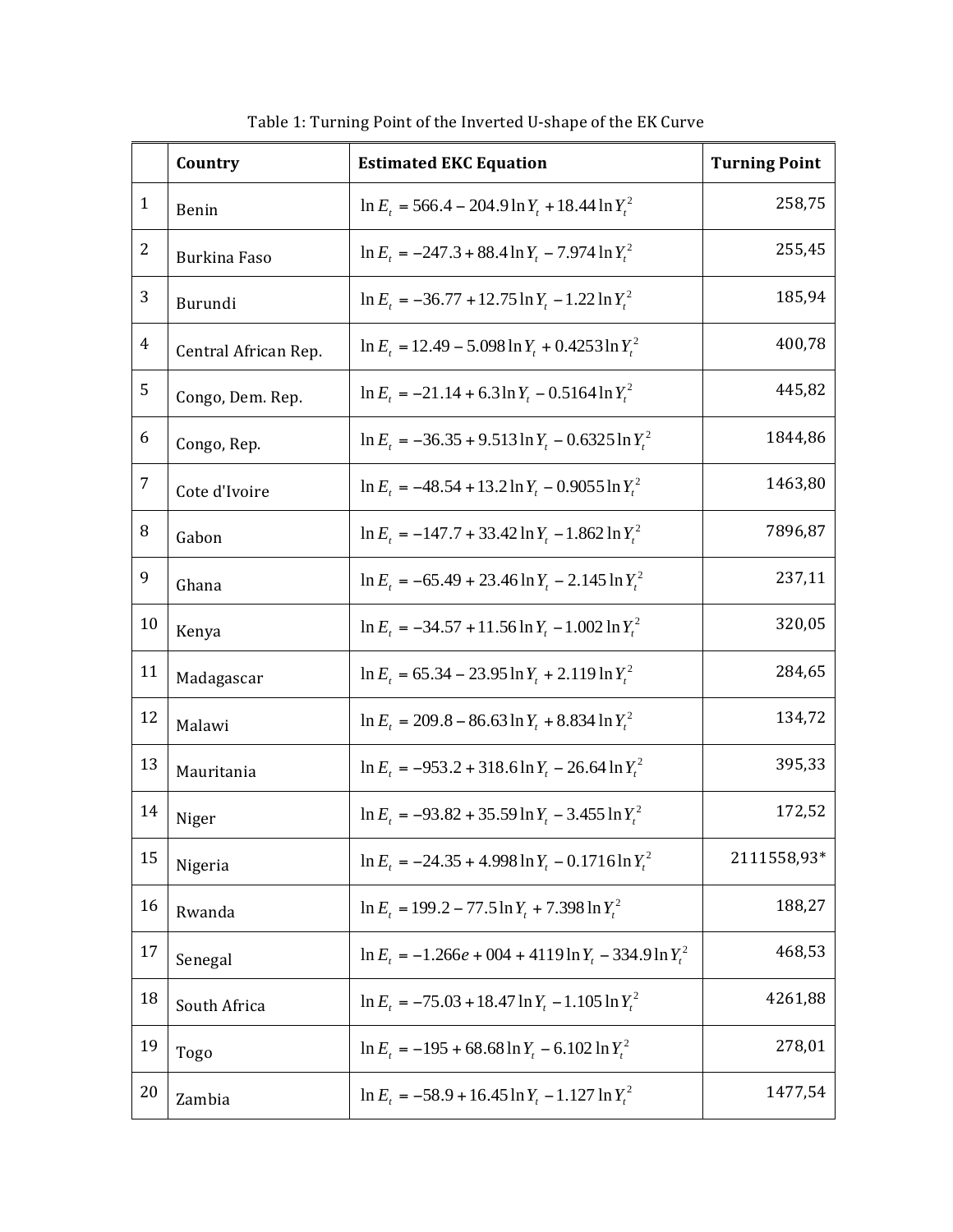| $\ln E_t = -69.10 + 20.6134 \ln Y_t - 1.5348 \ln Y_t^2$<br>Aggregate SS Africa | 824.93 |
|--------------------------------------------------------------------------------|--------|
|--------------------------------------------------------------------------------|--------|

Note: The value for turning point of Nigeria seems outlier.

|                     |            | <b>Coefficients</b> |        | <b>Std. Error</b> |         | t-value        |
|---------------------|------------|---------------------|--------|-------------------|---------|----------------|
| Constant            | $-2.54730$ |                     | 1.123  |                   | $-2.27$ |                |
| <b>DLGDPpc</b>      | 1.04251    |                     | 0.2705 |                   | 3.85    |                |
| DLTradIntens_SSA    |            | $-0.155187$         |        | 0.1323            |         | $-1.17$        |
| LCO2_SSA_1          |            | $-0.217913$         |        | 0.1072            |         | $-2.03$        |
| LGDPpc_SSA_1        |            | 0.388865            |        | 0.1706            |         | 2.28           |
| LTradIntens_SSA_1   |            | $-0.127946$         |        | 0.08877           |         | $-1.44$        |
| <b>DUM89</b>        |            | $-0.0749316$        |        | 0.0329            |         | $-2.28$        |
| sigma               |            | 0.030251            |        | <b>RSS</b>        |         | 0.0329444211   |
| $R^2$               |            | 0.475991            |        | $F(6,36) =$       |         | 5.45 [0.000]** |
| log-likelihood      |            | 93.2295             |        | DW.               |         | 2.01           |
| no. of observations |            | 43                  |        | no. of parameters |         | 7              |

Note: LGDPpc\_SSA\_1 indicates the log of GDPpc\_SSA one period lag. DUM89 is a dummy variable.

Figure 5: Estimates and Residuals

<u> 1989 - Johann Stein, markin film yn y breninn y breninn y breninn y breninn y breninn y breninn y breninn y b</u>

<sup>5</sup> Estimations are performed using PcGive 10 (Hendry and Doornik 2001).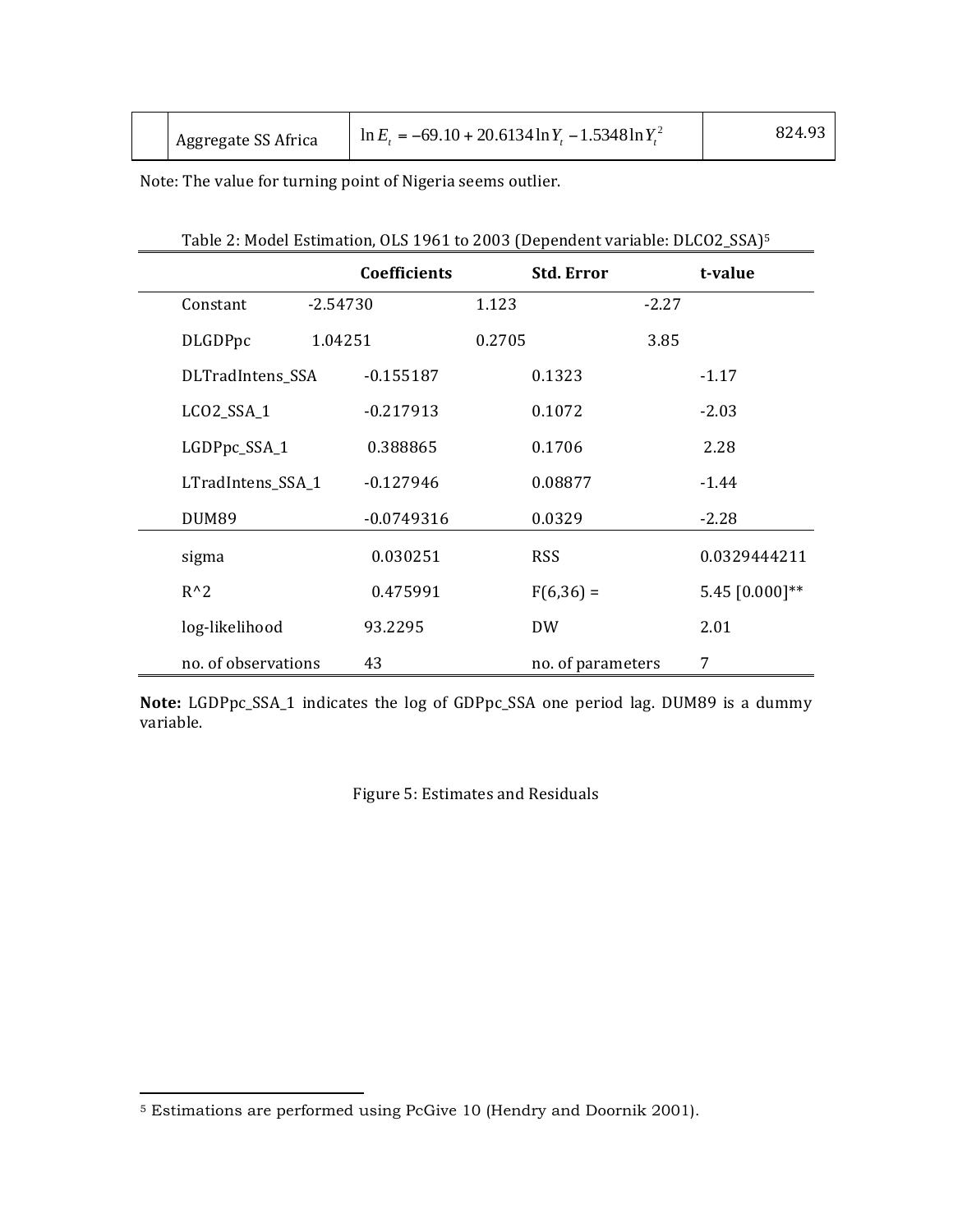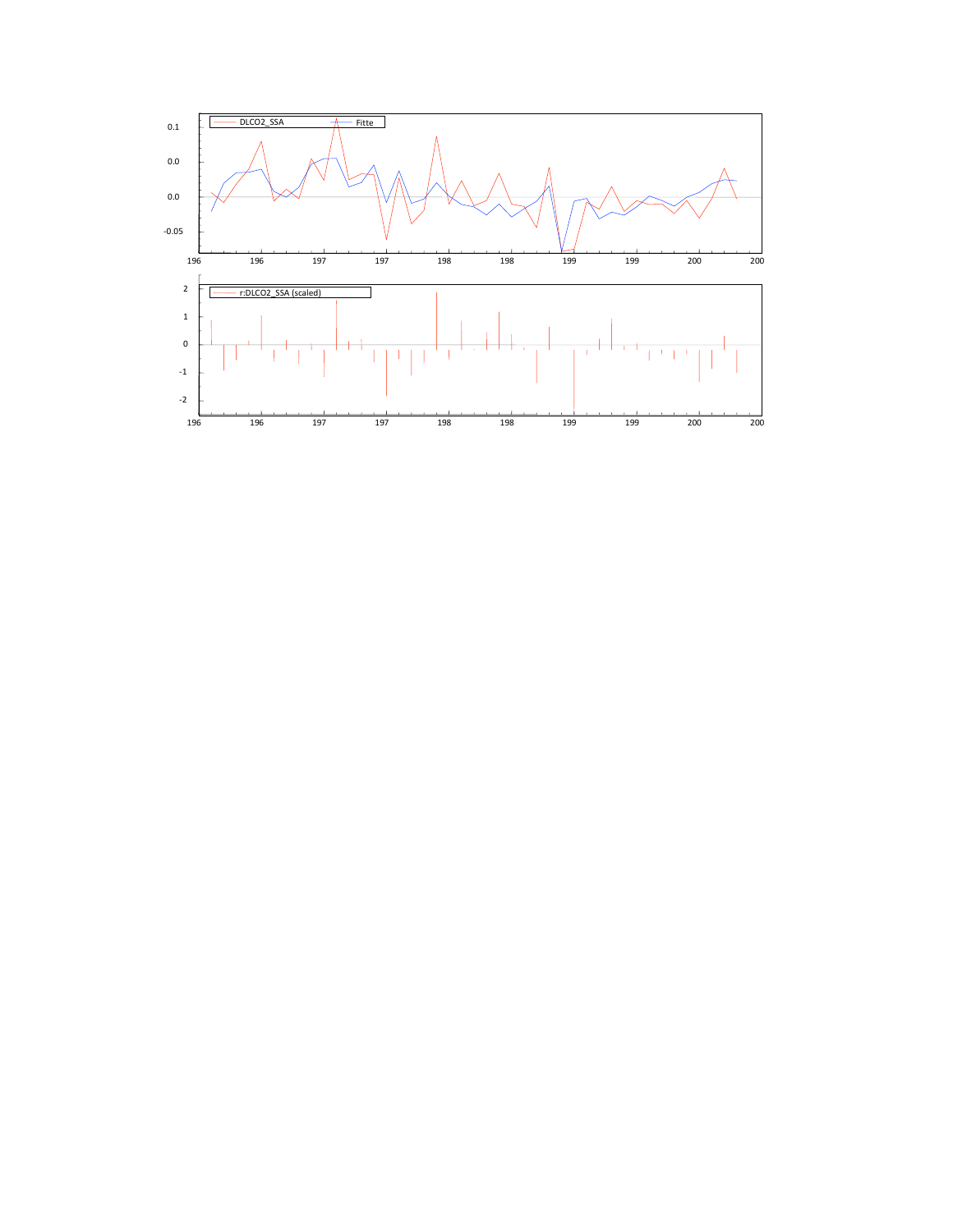|                | Country                 | <b>Estimated Dynamic ECM Equations</b>                                                                                             | <b>Long-run Equations</b>                |
|----------------|-------------------------|------------------------------------------------------------------------------------------------------------------------------------|------------------------------------------|
| $\mathbf{1}$   | Benin                   | $\Delta \ln E_t = -3.6 + 0.47 \Delta \ln Y_t + 0.53 \Delta \ln T_t$<br>$-0.11\ln E_{t-1} + 0.51\ln Y_{t-1} + 0.14\ln T_{t-1}$      | $\ln E_t = 4.54 \ln Y_t + 1.27 \ln T_t$  |
| $\overline{2}$ | Burkina Faso            | $\Delta \ln E_t = -4.69 - 0.79 \Delta \ln Y_t - 0.14 \Delta \ln T_t$<br>$-0.28 \ln E_{t-1} + 0.58 \ln Y_{t-1} + 0.24 \ln T_{t-1}$  | $\ln E_t = 2.07 \ln Y_t + 0.86 \ln T_t$  |
| 3              | Burundi                 | $\Delta \ln E_t = -1.61 - 0.65 \Delta \ln Y_t - 0.11 \Delta \ln T_t$<br>$-0.16 \ln E_{t-1} + 0.22 \ln Y_{t-1} + 0.001 \ln T_{t-1}$ | $\ln E_t = 1.31 \ln Y_t + 0.007 \ln T_t$ |
| $\overline{4}$ | Central<br>African Rep. | $\Delta \ln E_t = 0.51 - 0.08 \Delta \ln Y_t - 0.06 \Delta \ln T_t$<br>$-0.29 \ln E_{t-1} - 0.30 \ln Y_{t-1} + 0.10 \ln T_{t-1}$   | $\ln E_t = -1.01 \ln Y_t + 0.33 \ln T_t$ |
| 5              | Congo,<br>Dem.<br>Rep.  | $\Delta \ln E_t = -4.36 + 0.32 \Delta \ln Y_t - 0.03 \Delta \ln T_t$<br>$-0.57 \ln E_{t-1} + 0.59 \ln Y_{t-1} - 0.05 \ln T_{t-1}$  | $\ln E_t = 1.02 \ln Y_t - 0.09 \ln T_t$  |
| 6              | Congo, Rep.             | $\Delta \ln E_t = -1.46 + 1.83 \Delta \ln Y_t + 0.24 \Delta \ln T_t$<br>$-0.38 \ln E_{t-1} + 0.53 \ln Y_{t-1} - 0.54 \ln T_{t-1}$  | $\ln E_t = 1.4 \ln Y_t - 1.44 \ln T_t$   |
| 7              | Cote d'Ivoire           | $\Delta \ln E_t = -4.77 - 0.43 \Delta \ln Y_t + 0.16 \Delta \ln T_t$<br>$-0.43 \ln E_{r-1} + 0.52 \ln Y_{r-1} + 0.24 \ln T_{r-1}$  | $\ln E_t = 1.8 \ln Y_t + 0.53 \ln T_t$   |
| 8              | Gabon                   | $\Delta \ln E_r = -3.7 + 0.07 \Delta \ln Y_r + 0.37 \Delta \ln T_r$<br>$-0.14 \ln E_{t-1} - 0.13 \ln Y_{t-1} + 1.1 \ln T_{t-1}$    | $\ln E_t = -0.9 \ln Y_t + 7.86 \ln T_t$  |
| 9              | Ghana                   | $\Delta \ln E_t = -0.2 + 0.24 \Delta \ln Y_t - 0.01 \Delta \ln T_t$<br>$-0.25\ln E_{t-1} - 0.1\ln Y_{t-1} + 0.04\ln T_{t-1}$       | $\ln E_t = -0.22 \ln Y_t + 0.17 \ln T_t$ |
| 10             | Kenya                   | $\Delta \ln E_t = -1.4 + 1.04 \Delta \ln Y_t + 0.25 \Delta \ln T_t$<br>$-0.23 \ln E_{t-1} + 0.1 \ln Y_{t-1} + 0.2 \ln T_{t-1}$     | $\ln E_t = 0.21 \ln Y_t + 0.86 \ln T_t$  |
| 11             | Madagascar              | $\Delta \ln E_t = -4.39 + 0.41 \Delta \ln Y_t + 0.38 \Delta \ln T_t$<br>$-0.37 \ln E_{t-1} + 0.34 \ln Y_{t-1} + 0.44 \ln T_{t-1}$  | $\ln E_t = 0.93 \ln Y_t + 1.21 \ln T_t$  |
| 12             | Malawi                  | $\Delta \ln E_t = -2.04 + 1.1 \Delta \ln Y_t + 0.43 \Delta \ln T_t$<br>$-0.13 \ln E_{t-1} + 0.25 \ln Y_{t-1} + 0.12 \ln T_{t-1}$   | $\ln E_t = 1.88 \ln Y_t + 0.891 \ln T_t$ |
| 13             | Mauritania              | $\Delta \ln E_t = -0.75 + 0.27 \Delta \ln Y_t - 0.4 \Delta \ln T_t$<br>$-0.16 \ln E_{t-1} + 0.01 \ln Y_{t-1} + 0.15 \ln T_{t-1}$   | $\ln E_t = 0.05 \ln Y_t + 0.931 \ln T_t$ |
| 14             | Niger                   | $\Delta \ln E_t = -0.5 - 0.7 \Delta \ln Y_t + 0.1 \Delta \ln T_t$<br>$-0.25 \ln E_{t-1} - 0.14 \ln Y_{t-1} + 0.18 \ln T_{t-1}$     | $\ln E_t = -0.56 \ln Y_t + 0.70 \ln T_t$ |

Table 3: Estimated Dynamic and Long-run Equations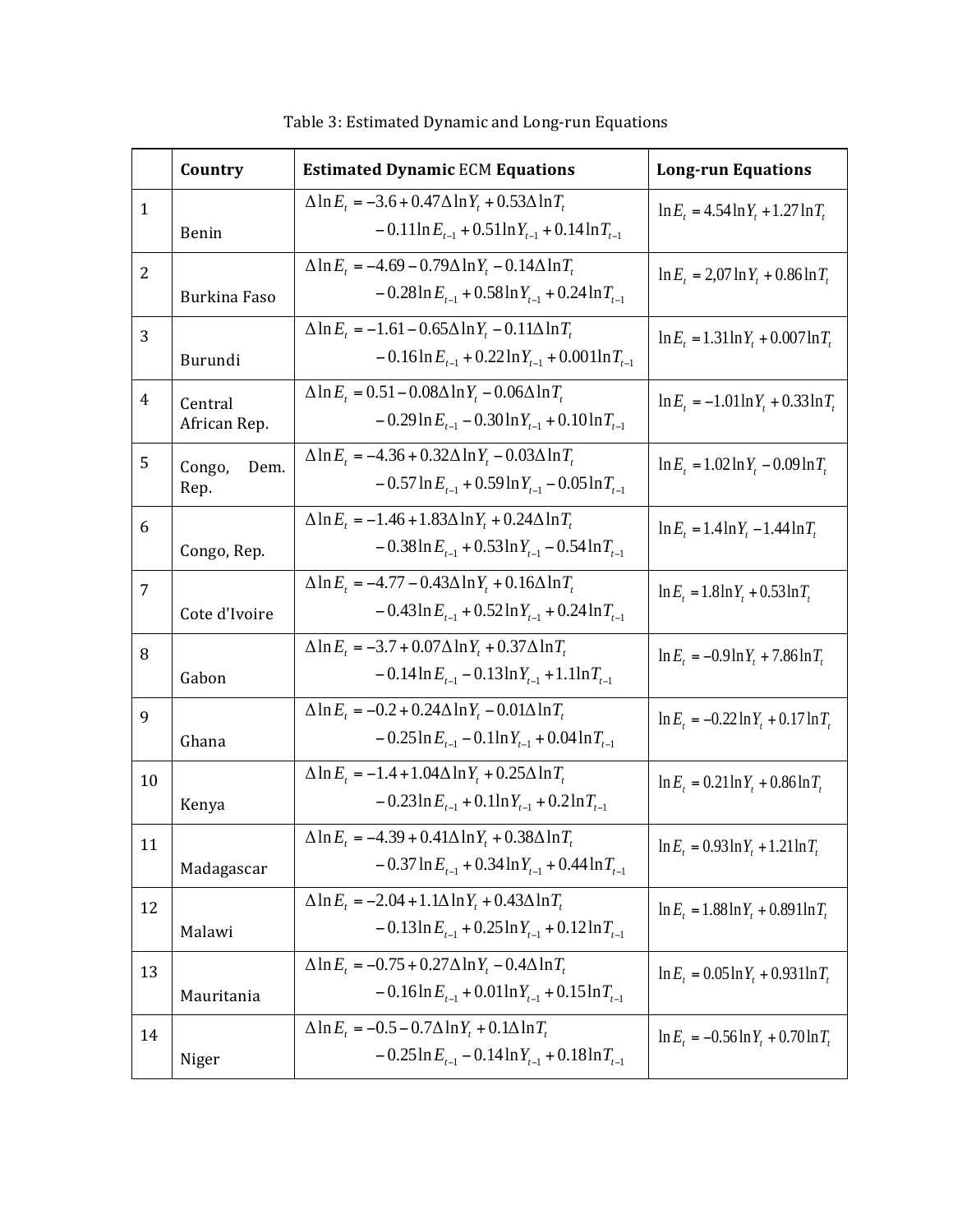| $\vert$ 15 |         | $\Delta \ln E_t = -4.16 + 1.6 \Delta \ln Y_t - 0.13 \Delta \ln T_t$ | $\ln E_t = 5.01 \ln Y_t - 1.1 \ln T_t$ |
|------------|---------|---------------------------------------------------------------------|----------------------------------------|
|            | Nigeria | $-0.16\ln E_{t-1} + 0.8\ln Y_{t-1} - 0.18\ln T_{t-1}$               |                                        |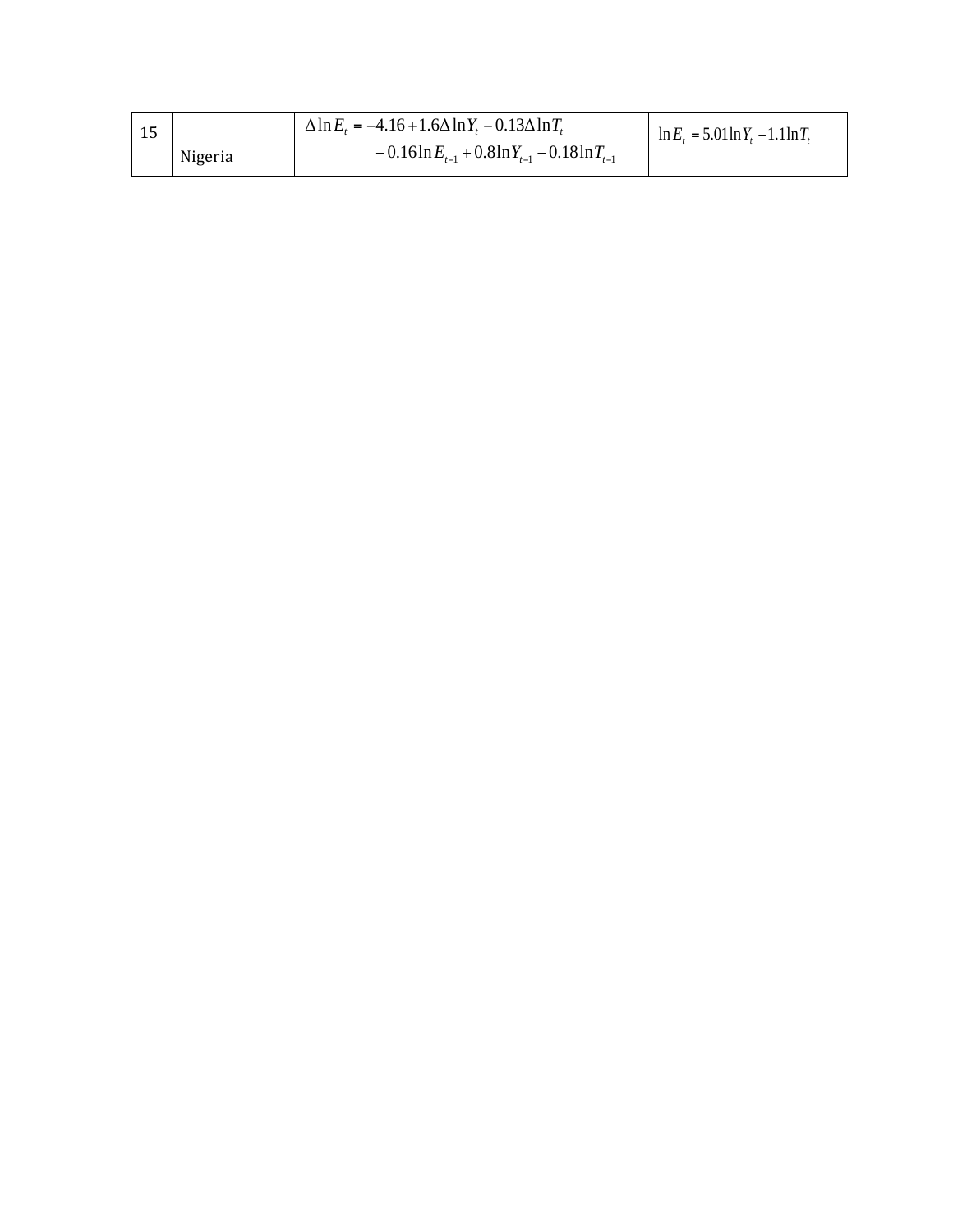|    | Country         | <b>Estimated Dynamic ECM Equations</b>                                  | <b>Long-run Equations</b>                 |
|----|-----------------|-------------------------------------------------------------------------|-------------------------------------------|
| 16 |                 | $\Delta \ln E_t = -6.18 + 0.34 \Delta \ln Y_t + 0.07 \Delta \ln T_t$    | $\ln E_t = 5.1 \ln Y_t + 3.01 \ln T_t$    |
|    | Rwanda          | $-0.15 \ln E_{t-1} + 0.8 \ln Y_{t-1} + 0.5 \ln T_{t-1}$                 |                                           |
| 17 |                 | $\Delta \ln E_t = -392.6 + 40.54 \Delta \ln Y_t - 16.51 \Delta \ln T_t$ | $\ln E_t = -50.6 \ln Y_t + 10.21 \ln T_t$ |
|    | Senegal         | $+1.44 \ln E_{t-1} + 73.02 \ln Y_{t-1} - 14.75 \ln T_{t-1}$             |                                           |
| 18 |                 | $\Delta \ln E_t = -0.95 + 0.48 \Delta \ln Y_t - 0.02 \ln T_t$           | $\ln E_t = 1.13 \ln Y_t - 0.05 \ln T_t$   |
|    | South Africa    | $-0.14 \ln E_{t-1} + 0.16 \ln Y_{t-1} - 0.007 \ln T_{t-1}$              |                                           |
| 19 |                 | $\Delta \ln E_t = -0.13 - 1.5 \Delta \ln Y_t + 0.22 \Delta \ln T_t$     | $\ln E_t = -1.27 \ln Y_t + 1.34 \ln T_t$  |
|    | Togo            | $-0.31\ln E_{t-1} - 0.40\ln Y_{t-1} + 0.41\ln T_{t-1}$                  |                                           |
| 20 |                 | $\Delta \ln E_t = -4.41 + 0.05 \Delta \ln Y_t - 0.16 \Delta \ln T_t$    | $\ln E_t = 2.53 \ln Y_t + 0.38 \ln T_t$   |
|    | Zambia          | $-0.25 \ln E_{t-1} + 0.63 \ln Y_{t-1} + 0.09 \ln T_{t-1}$               |                                           |
|    | SS<br>Aggregate | $\Delta \ln E_t = -2.55 + 1.04 \Delta \ln Y_t - 0.16 \Delta \ln T_t$    | $\ln E_t = 1.8 \ln Y_t - 0.57 \ln T_t$    |
|    | Africa          | $-0.22 \ln E_{t-1} + 0.40 \ln Y_{t-1} - 0.13 \ln T_{t-1}$               |                                           |

Table 3: Estimated Dynamic and Long-run Equations (Contd.)

Note: *E* indicates metric tons Per capita CO2 Emissions; *Y* indicates GDP per capita; and *T* indicate Trade intensity

In effect considering individual countries, it is possible to classify them into three groups. For the first group composed of Congo Democratic Republic, Congo Republic, Nigeria and South Africa, in the long-run equation the *GDP* per capita has a positive sign expressing thus the fact that economic expansion does have a negative impact on environment; whereas the *trade* intensity has a negative sign indicating that trade is beneficial to environment in these countries. 

For the second group of countries including Central African Republic, Gabon, Ghana, Niger, Senegal and Togo, in the long-run equation the *GDP* per capita has a negative sign expressing thus the fact that economic expansion does have a positive impact on environment; whereas the *trade* intensity has a positive sign indicating that trade is not beneficial to environment in these countries.

Concerning the third group of countries including Benin, Burkina Faso, Burundi, Cote d'Ivoire, Kenya, Madagascar, Malawi, Mauritania, Rwanda and Zambia, in the long-run equation the *GDP* per capita has a positive sign expressing thus the fact that economic expansion does have a negative impact on environment; and the *trade intensity* has also a positive sign indicating that trade is not beneficial to environment in these countries.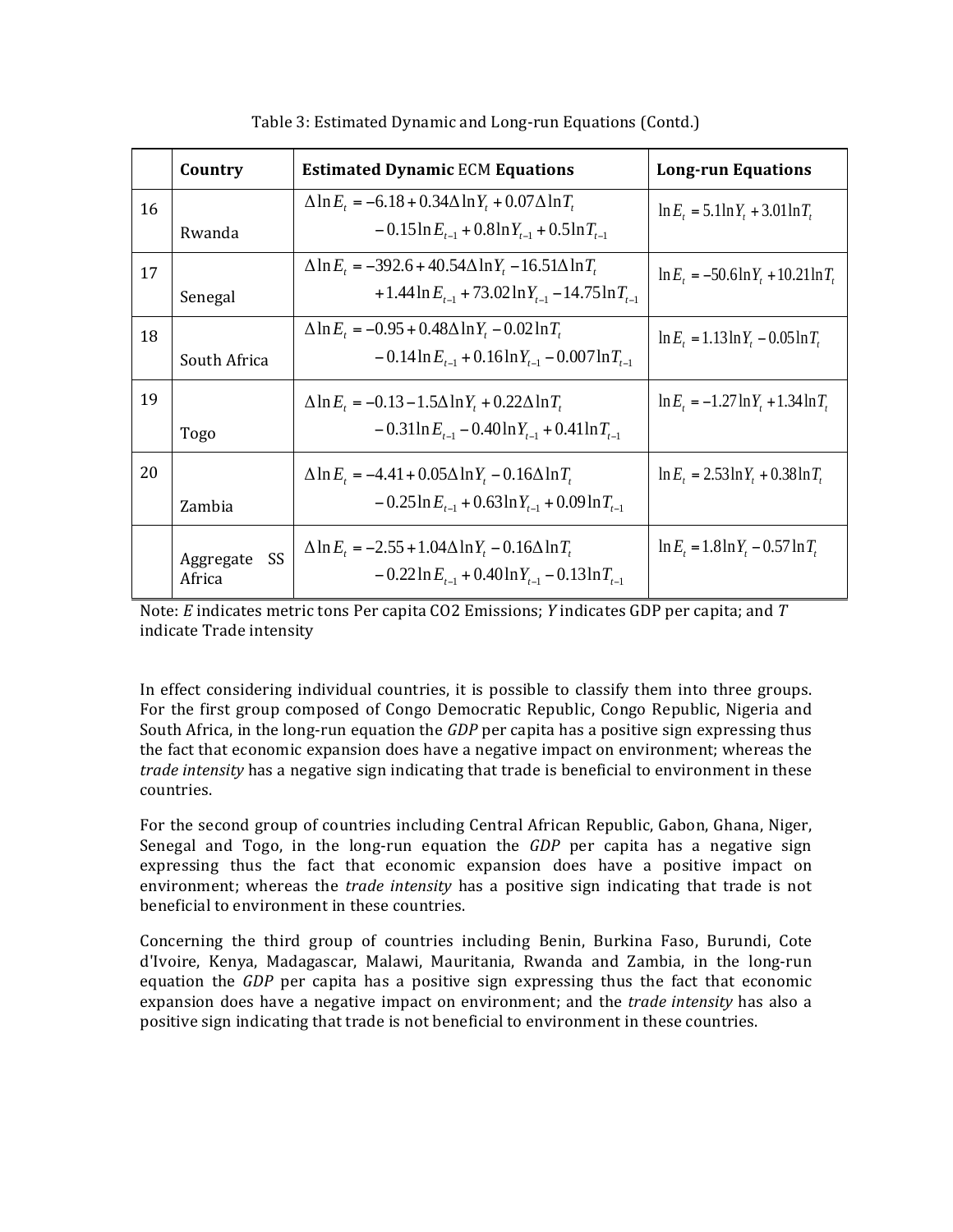#### **4 FINAL REMARKS**

This paper has examined the impact of economic expansion as measured by the GDP per capita growth and the trade intensity proxies by the share of imports plus exports in the GDP on pollution as measured by  $CO<sub>2</sub>$  emissions in the aggregate SSA and selected individual African countries over the period 1961-2003. These relationships are analyzed using an autoregressive distributed lag ECM approach. We find diverse impacts of economic expansion and trade intensity on pollution. In the short run an increase in GDP per capita enhances  $CO<sub>2</sub>$  emissions while trade intensity negatively impacts pollution. For the aggregate SSA, in the long run the effect of economic expansion on pollution is positive. On the other hand the impact of trade intensity on  $CO<sub>2</sub>$  emissions is negative. Concerning individual countries the results are much diversified.

These findings suggest that economic expansion in Sub-Saharan Africa does have a significant and negative impact on environment as predicted by the theory of the environment Kuznets curve. But more importantly, the intensity of trade, which is an aspect of the increasing globalization phenomenon of Sub-Saharan Africa economies, does have a significant and beneficial impact on the environment in this zone. While international trade favors, the growth of GDP per capita degrades environment. These results should be considered country by country as each country depicts its own curve.

The beneficial aspects of the trade intensity on the reduction of pollution should be considered by policymakers concerned with new growth strategies in the Sub-Saharan Africa, as a clean source of economic growth. In the same time, the economic expansion by other sources generating pollutants should tend to be regulated by rules limiting atmospheric emissions as its impacts on the environment in this zone are negative. Further investigations should extend this paper to individual Sub-Saharan African countries, and use an alternative multivariate VAR approach which could allow to analyze the interactions between the three variables, as pollution and trade could have an impact on the growth process and reciprocally.

# **References**

Azomahou, T., Laisney, F., and Nguyen Van, P. (2006) Economic Development and  $CO<sub>2</sub>$ Emissions: A Nonparametric Panel Approach, Journal of Public Economics, vol. 90, pp. 1347-1363.

Douglas f.E., and Selden, T.M. (1992) Stoking the Fires?  $CO<sub>2</sub>$  Emissions and Economic Growth, NBER Working Paper No. 4248.

Grossman, G. M., and Krueger, A. B. (1991) Environmental impacts of a North American Free Trade Agreement. National Bureau of Economic Research Working Paper 3914, NBER, Cambridge MA.

Grossman, G. M., and Krueger, A. B. (1995) Economic growth and the environment, Quarterly Journal of Economics, 110, pp. 353-377.

Hendry, D.F. and J.A. Doornik (2001) *Empirical Econometric Modelling Using PcGive*, Timberlake consultant Ltd.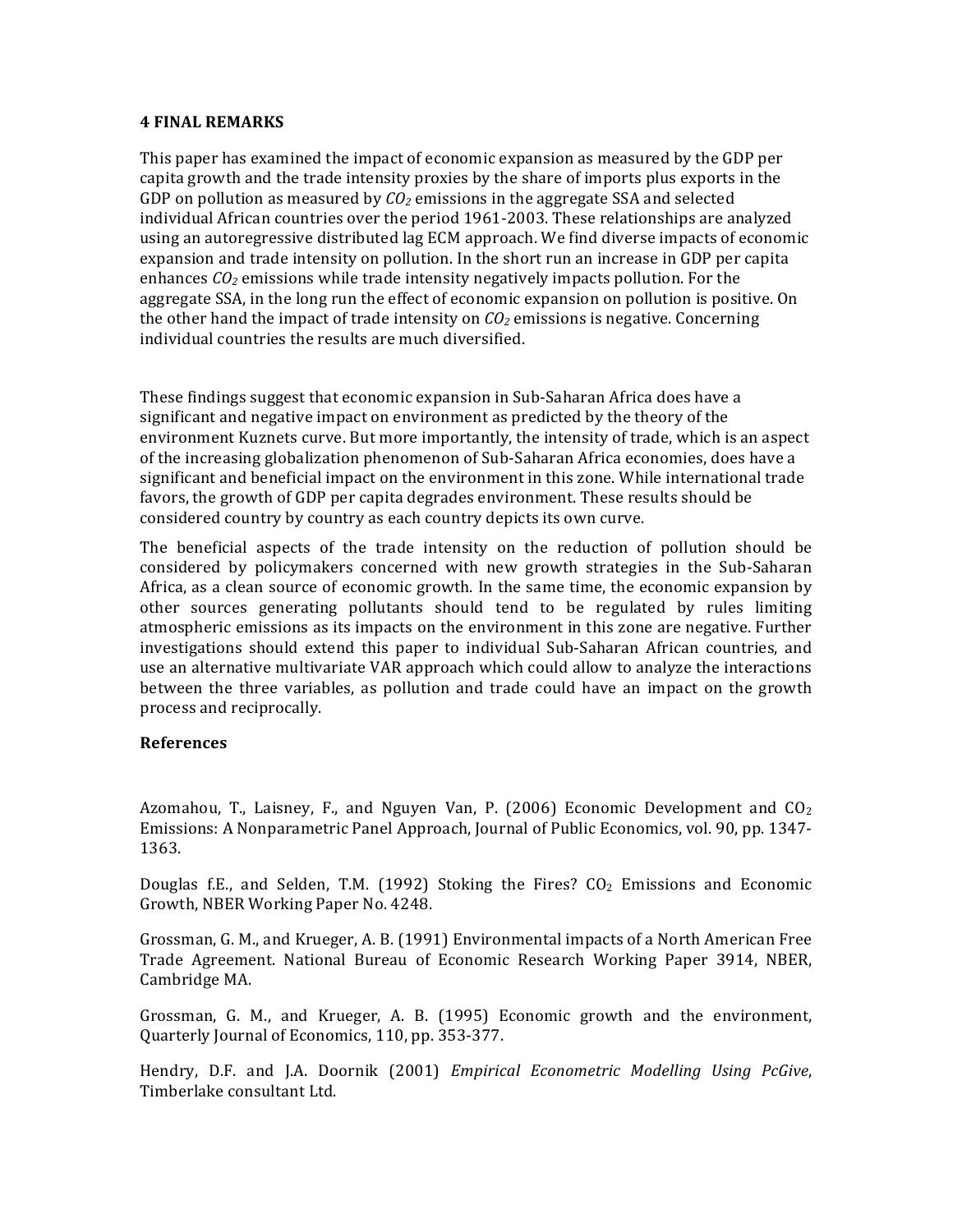Kuznets, S. (1955) Economic growth and income inequality, American Economic Review, 49, pp. 1–28.

List, J. A., and Gallet, C.A. (1999) The environmental Kuznets curve: Does one size fit all? Ecological Economics, 31, 409-424.

Managi, S. (2006) Pollution, natural resource and economic growth: an econometric analysis, Int. J. Global Environmental Issues, Vol. 6, No. 1, pp. 73-88.

Millimet, D.L., List, J.A. and Stengos, T. (2003) The environmental Kuznets curve: real progress or misspecified models? Review of Economics and Statistics, Vol. 85, pp.1038-1047.

Stern, D. I. (2004) The Rise and Fall of the Environmental Kuznets Curve, World Development, Vol. 32, No. 8, pp. 1419-1439.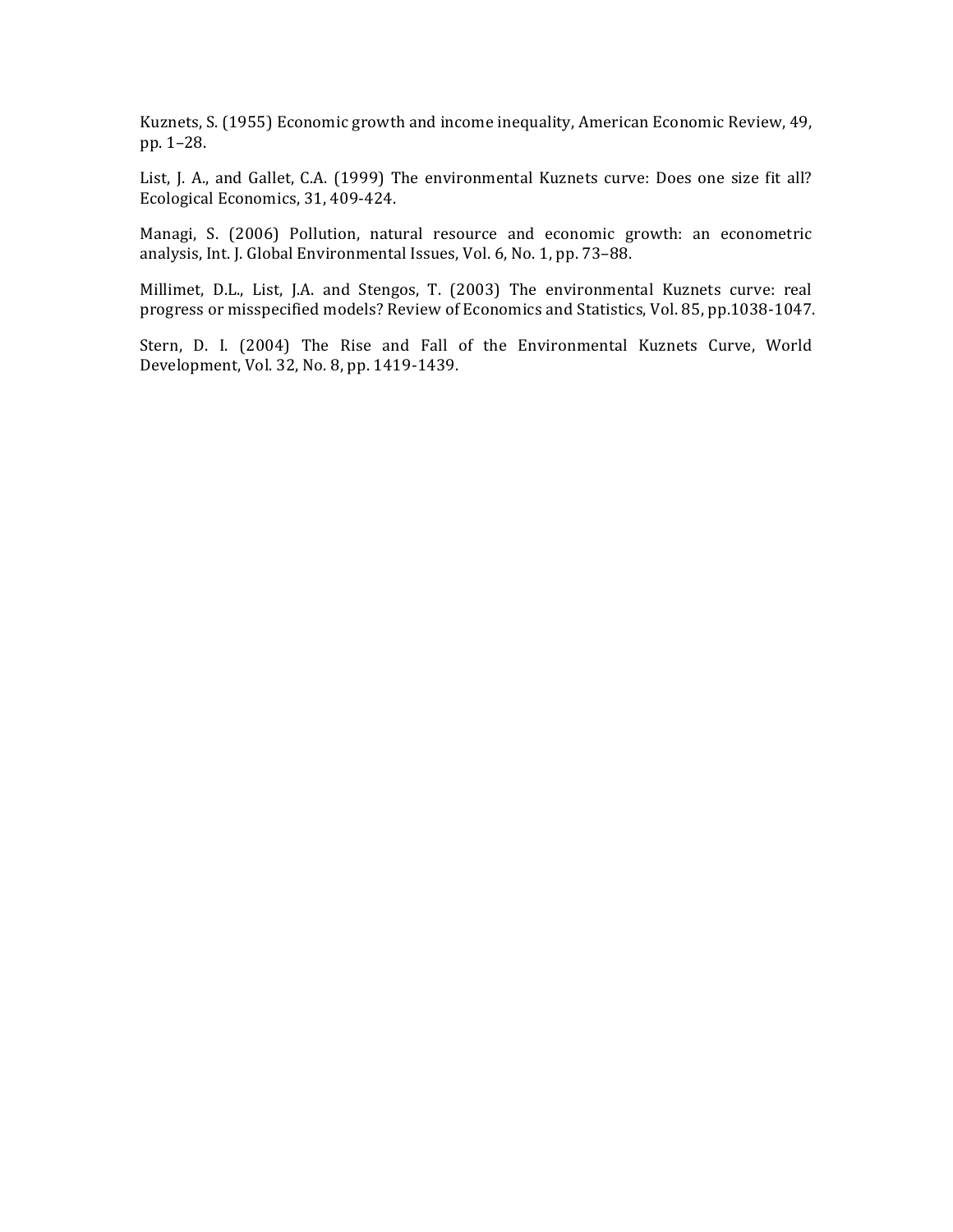

Appendix 1a: Evolution of Pollution, Trade and Growth (Individual Countries)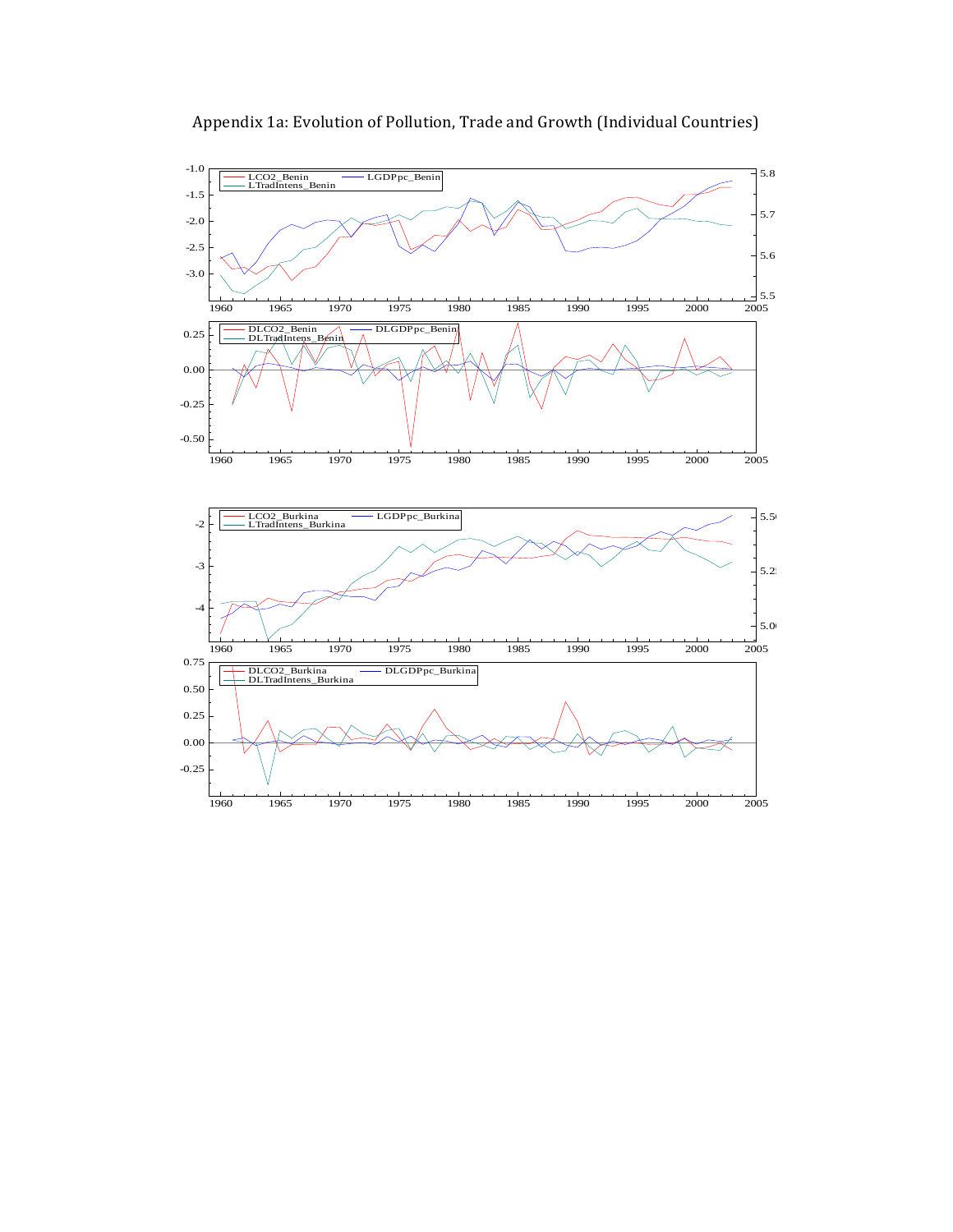

Appendix 1a: Evolution of Pollution, Trade and Growth (Individual Countries)

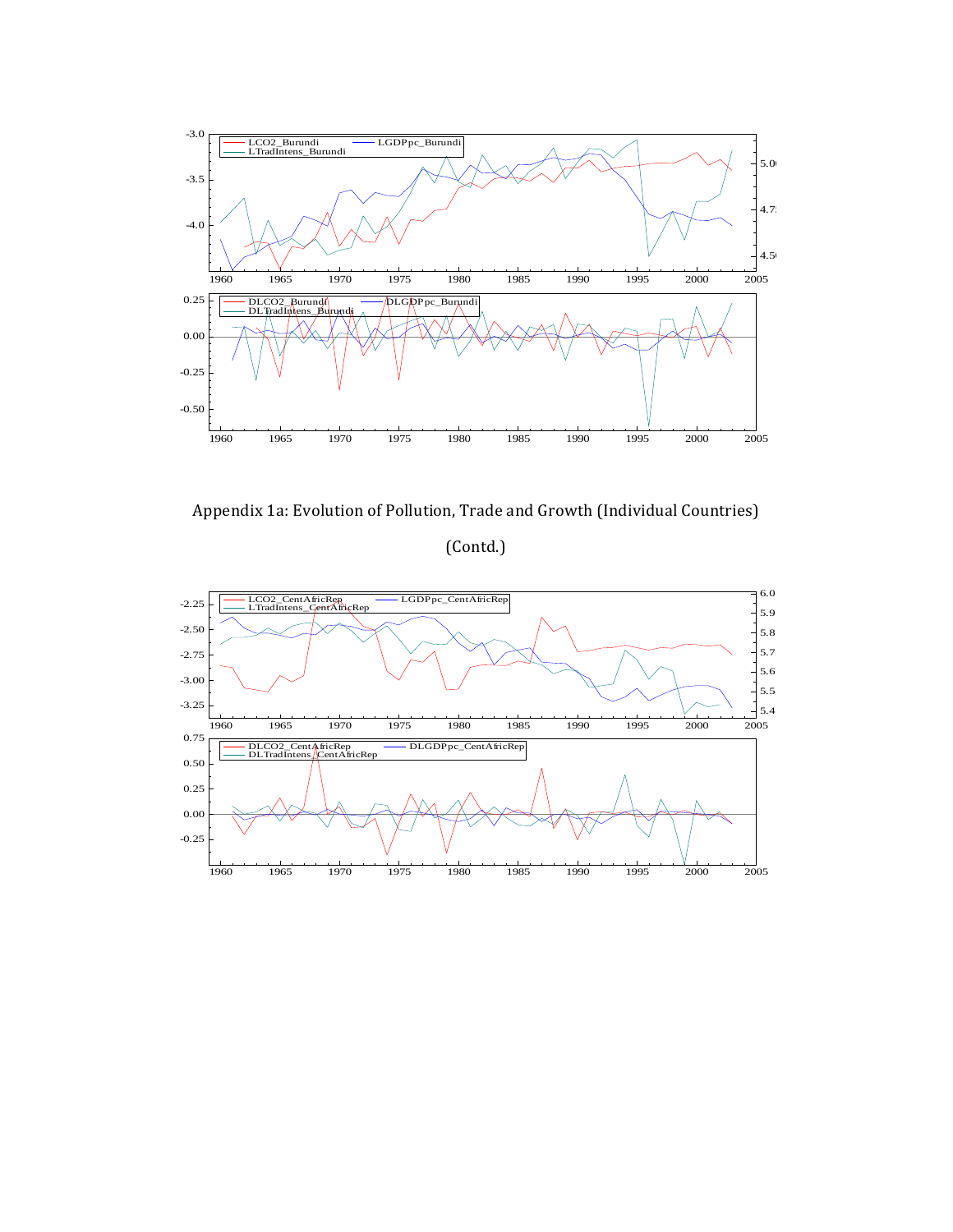

Appendix 1a: Evolution of Pollution, Trade and Growth (Individual Countries) (Contd.)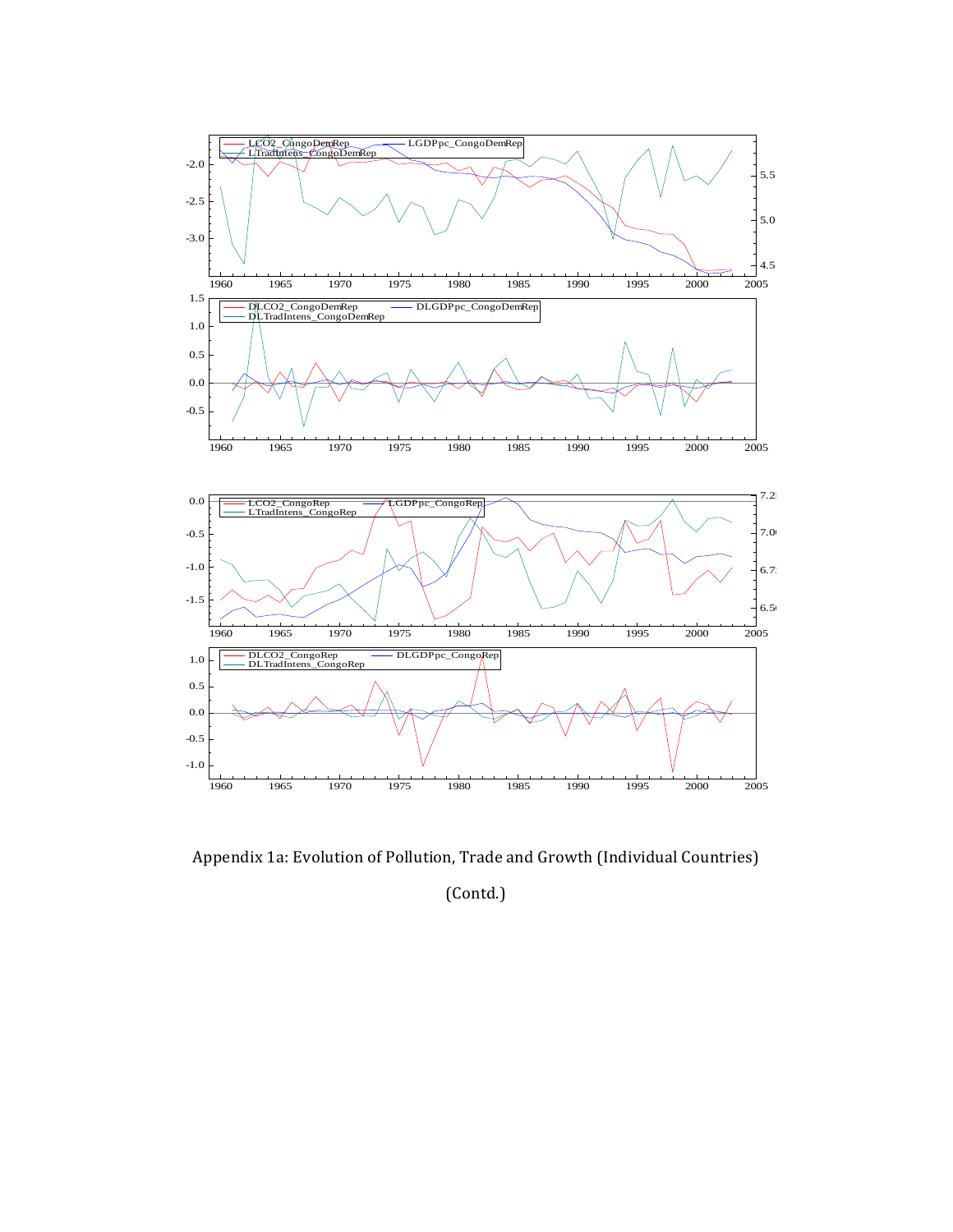

1960 1965 1970 1975 1980 1985 1990 1995 2000 2005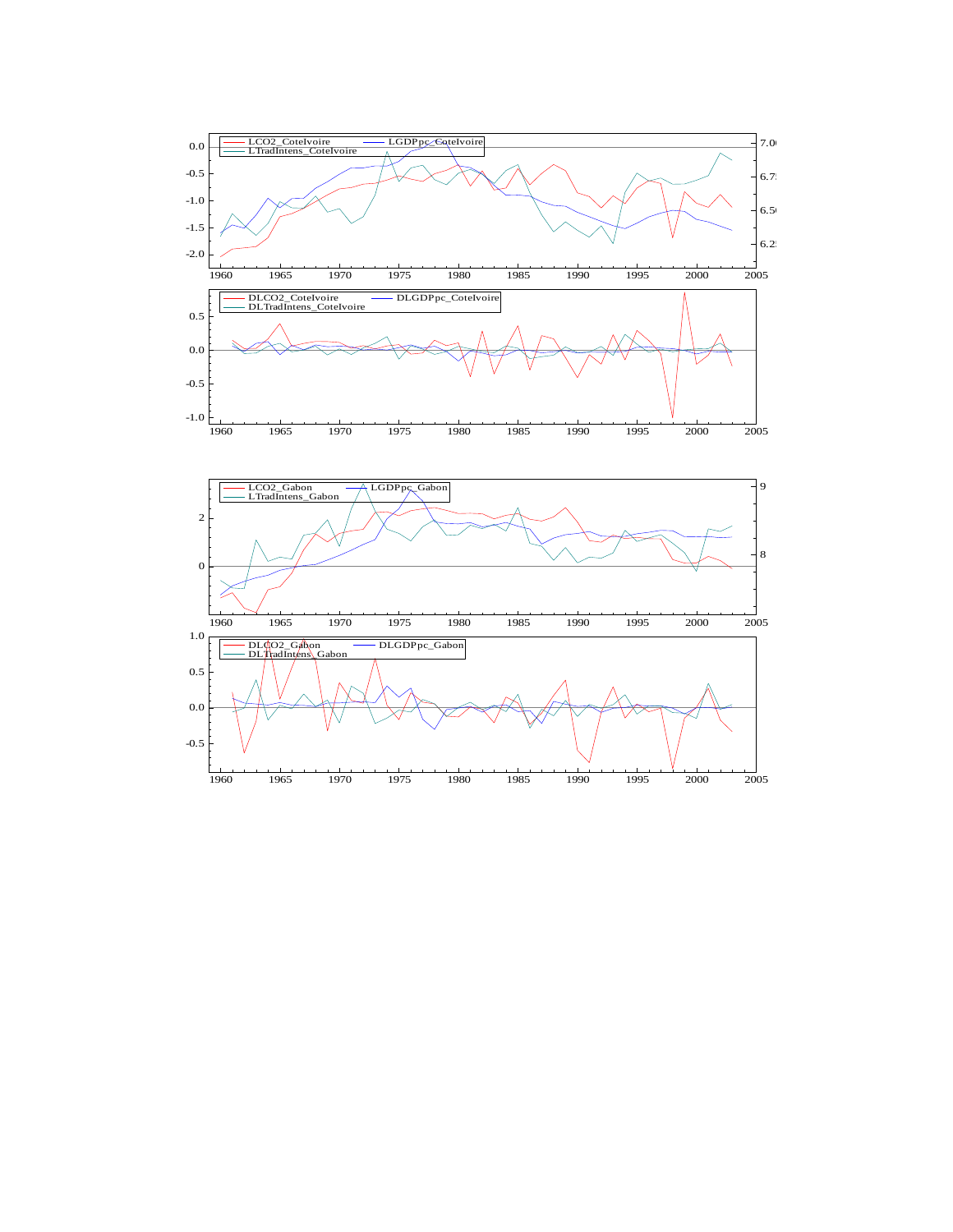

Appendix 1a: Evolution of Pollution, Trade and Growth (Individual Countries)

(Contd.)

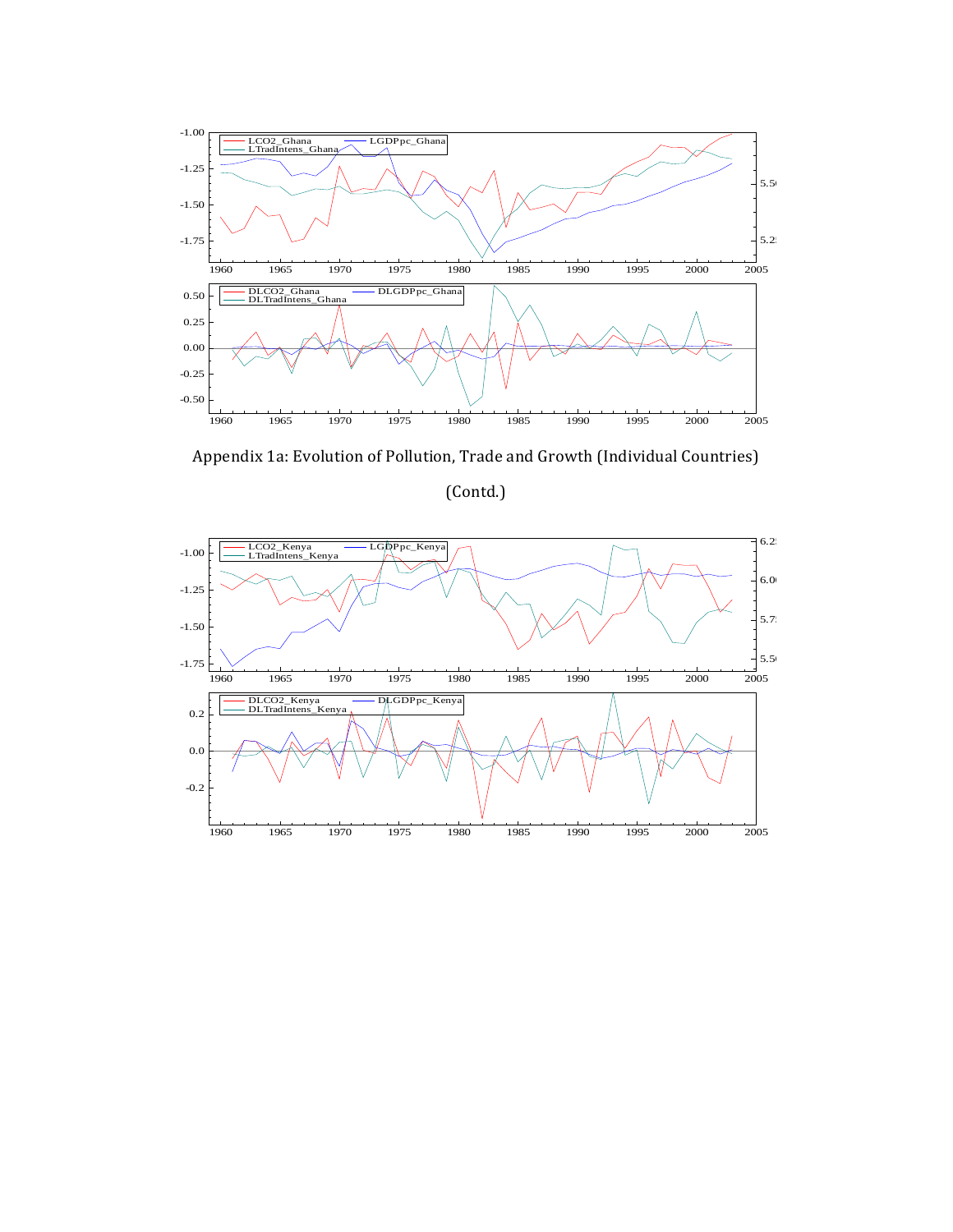

Appendix 1a: Evolution of Pollution, Trade and Growth (Individual Countries)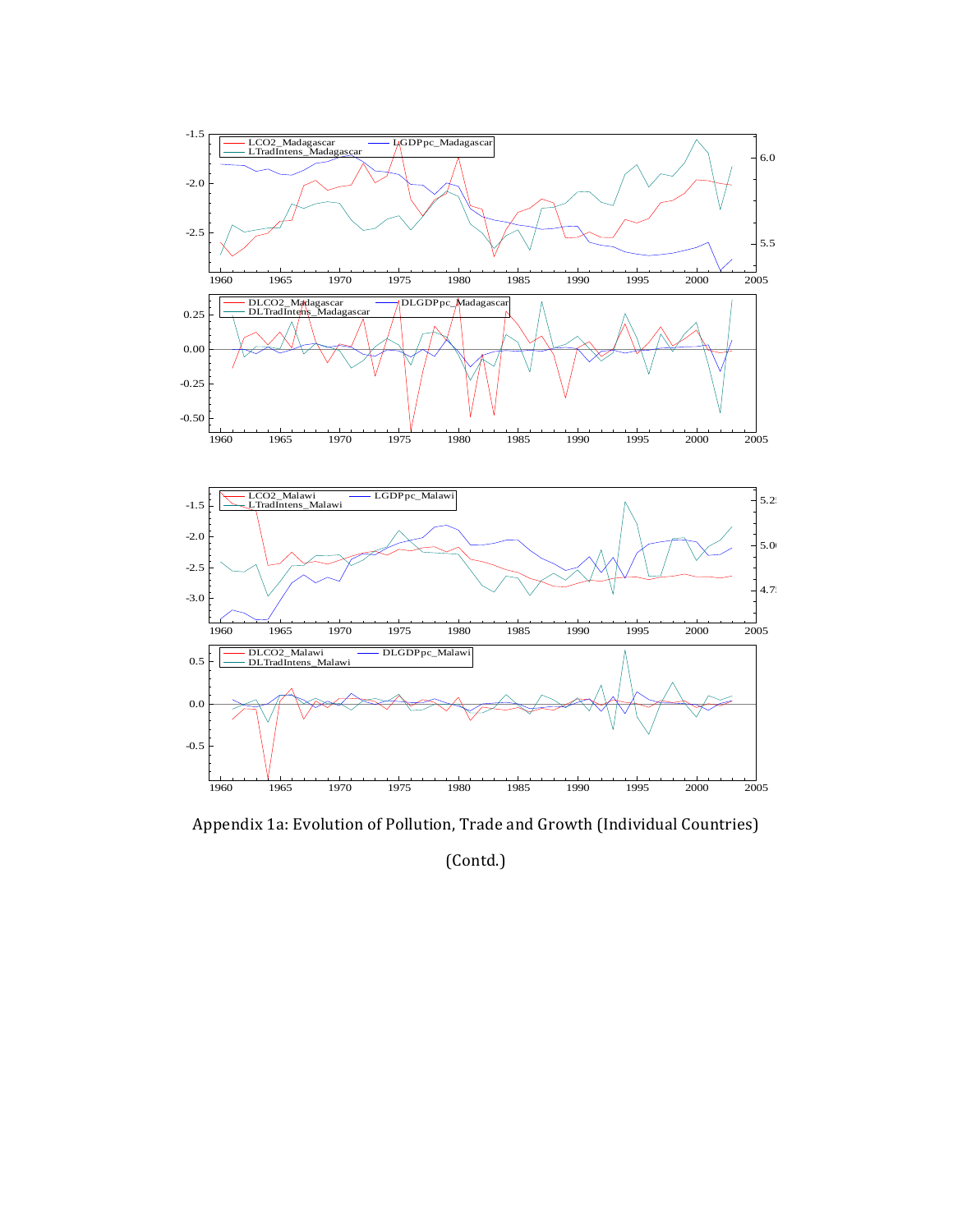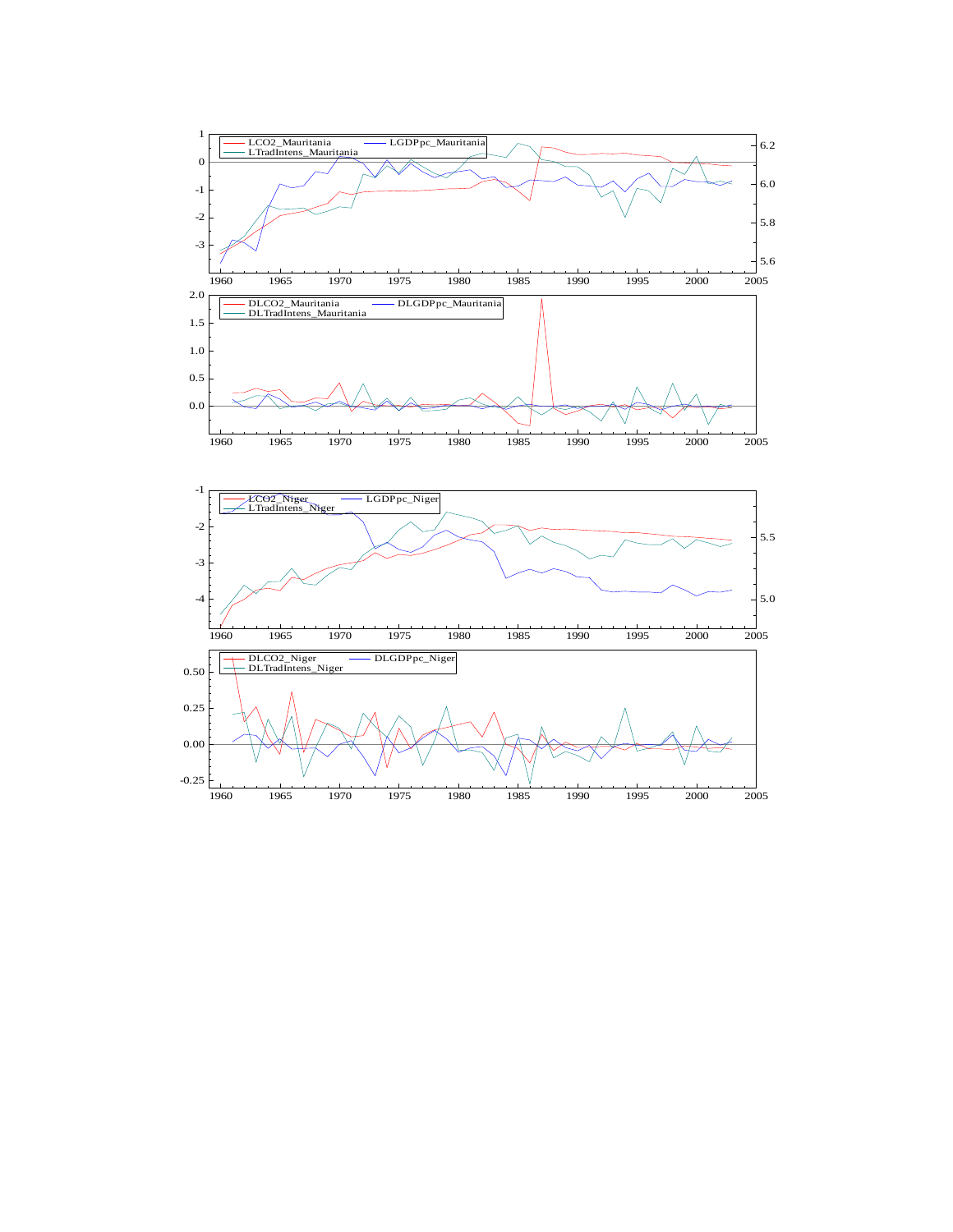

Appendix 1a: Evolution of Pollution, Trade and Growth (Individual Countries)

(Contd.)

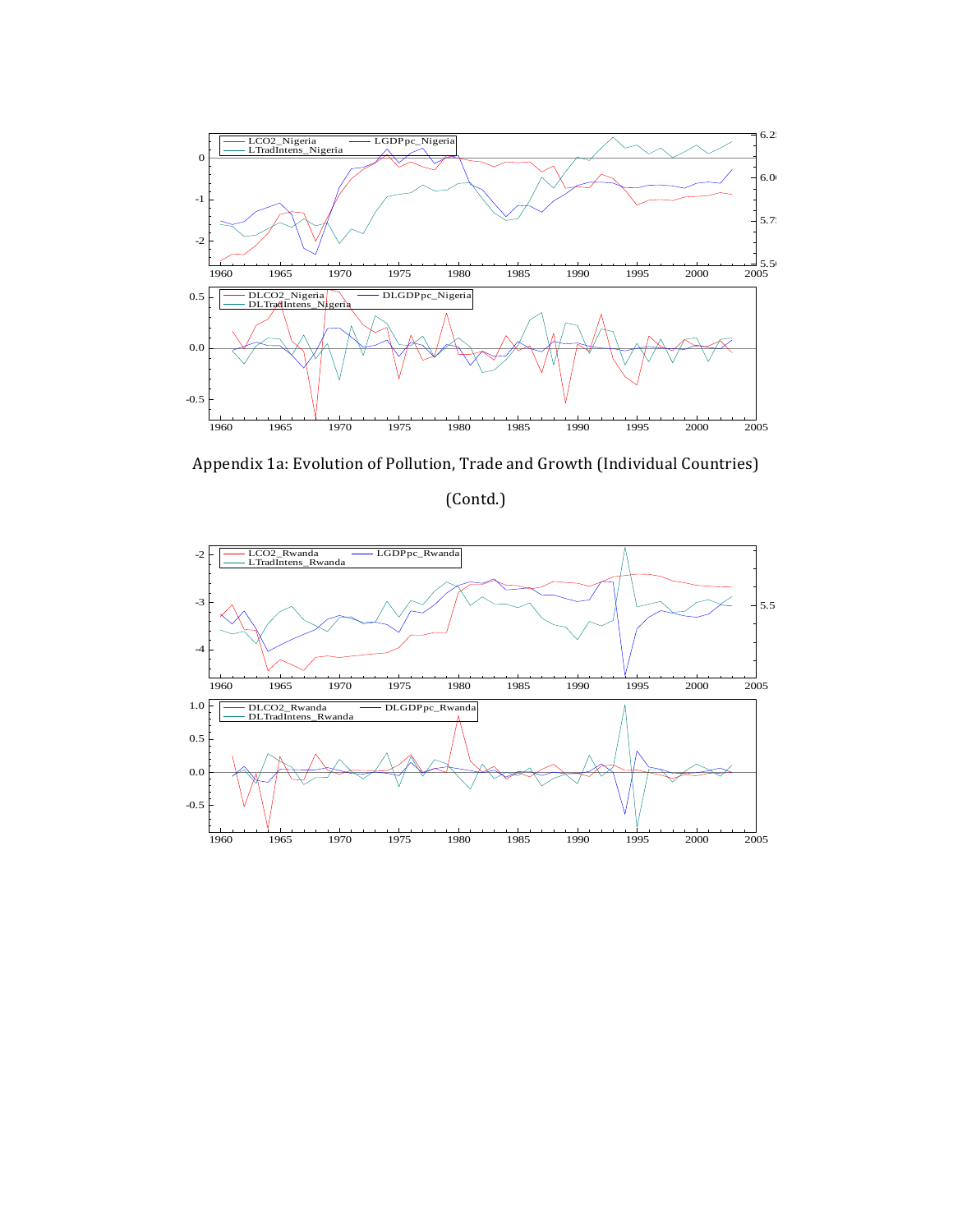

Appendix 1a: Evolution of Pollution, Trade and Growth (Individual Countries)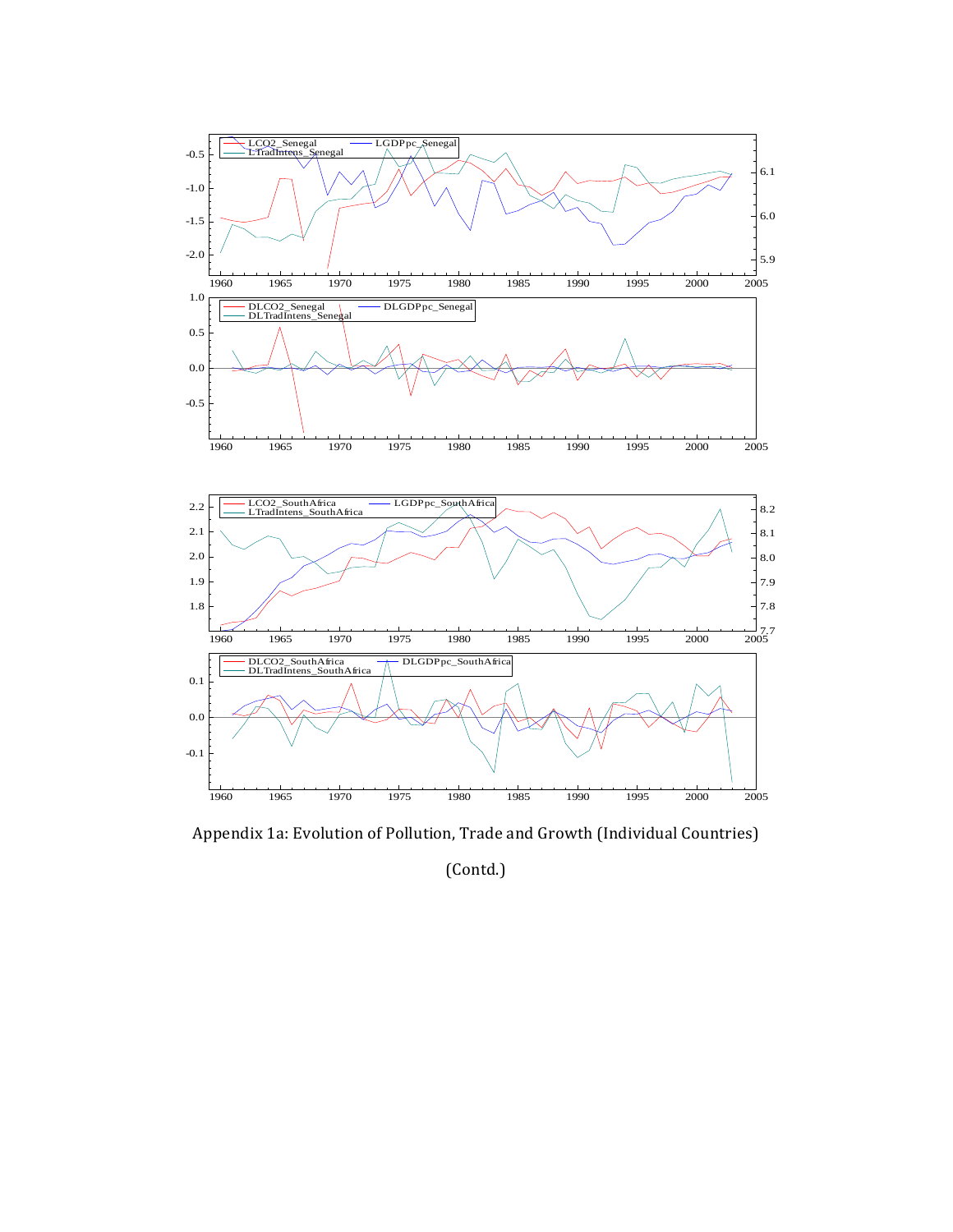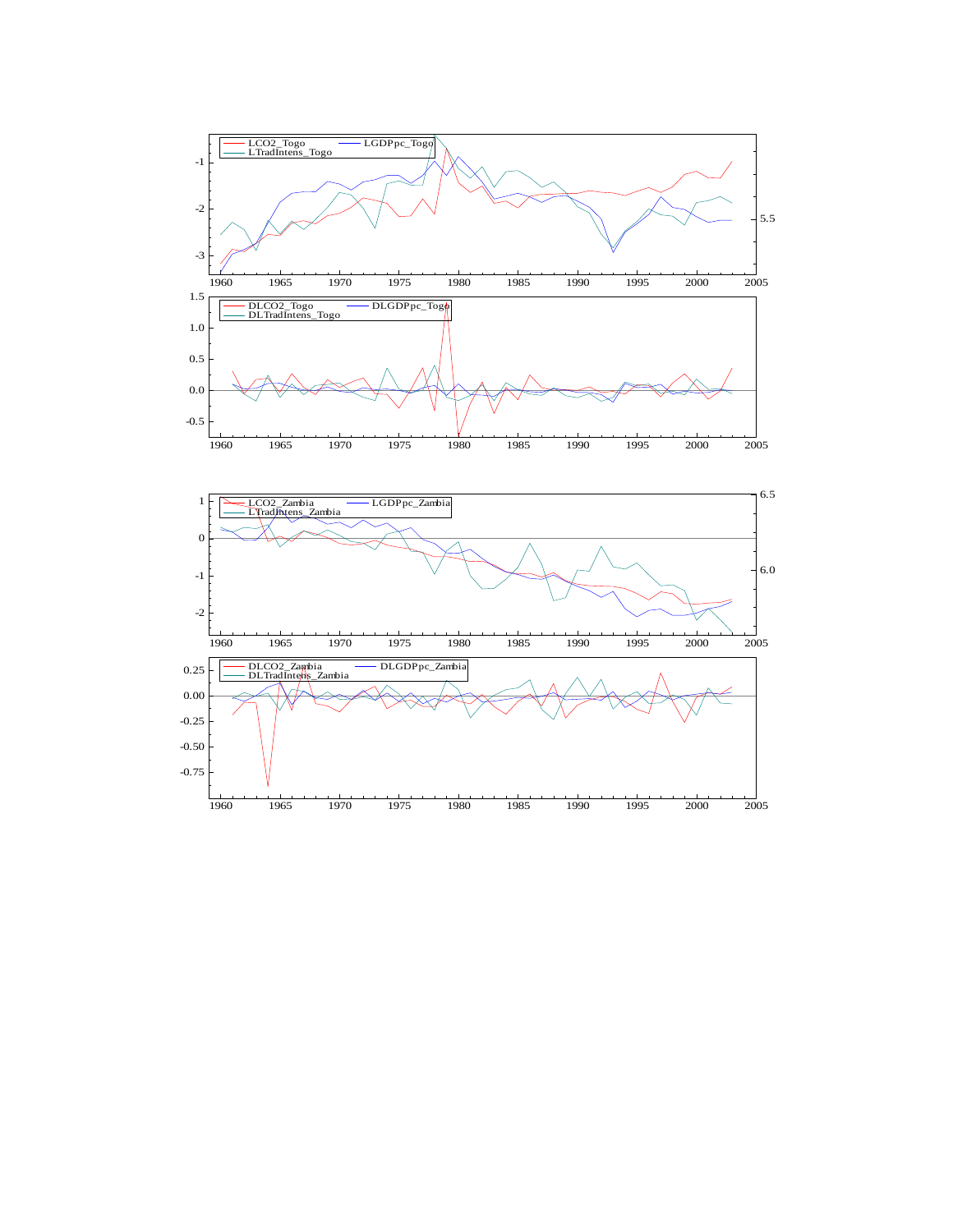

Appendix 1b: Joint Evolution of the Pollution (Log Level)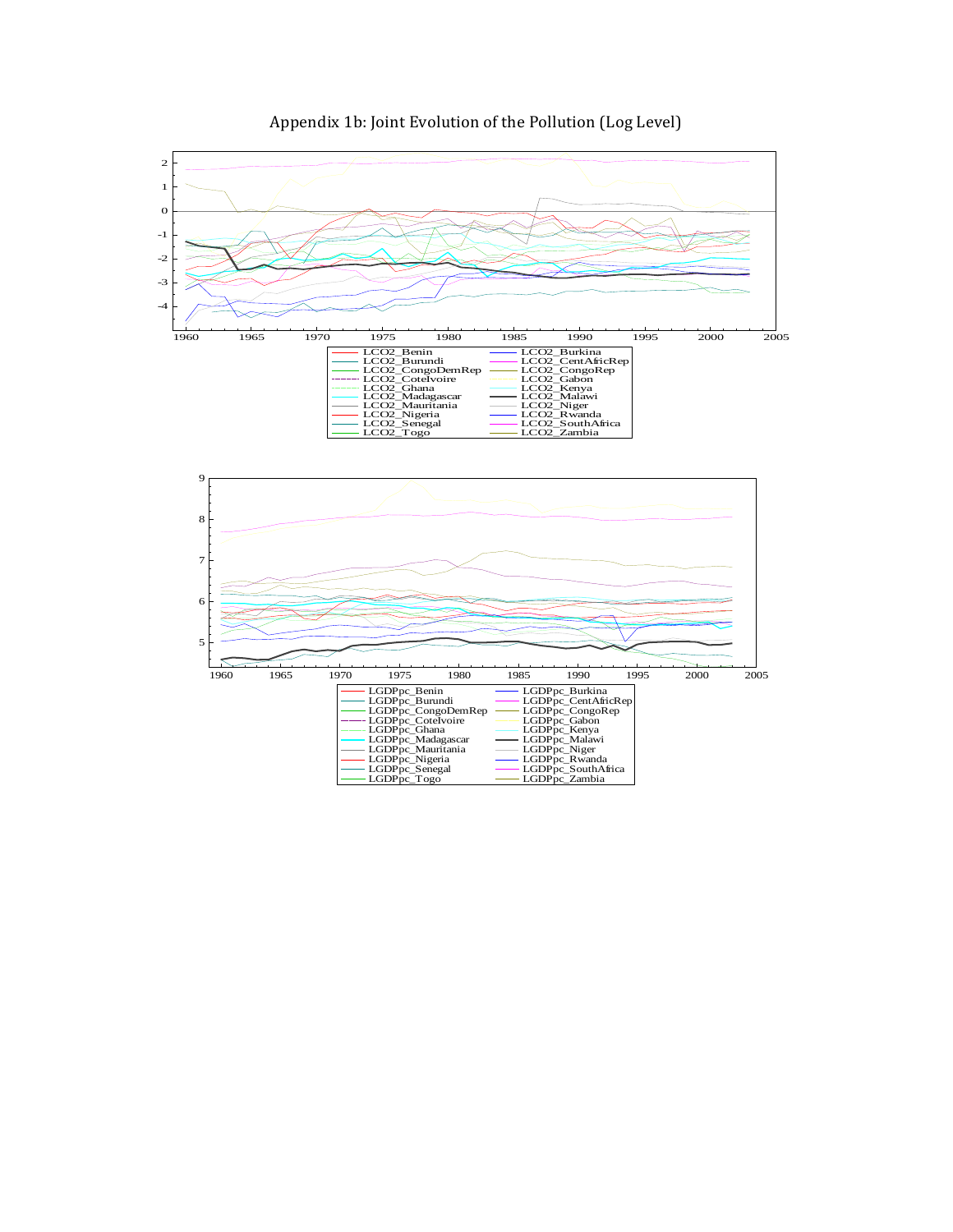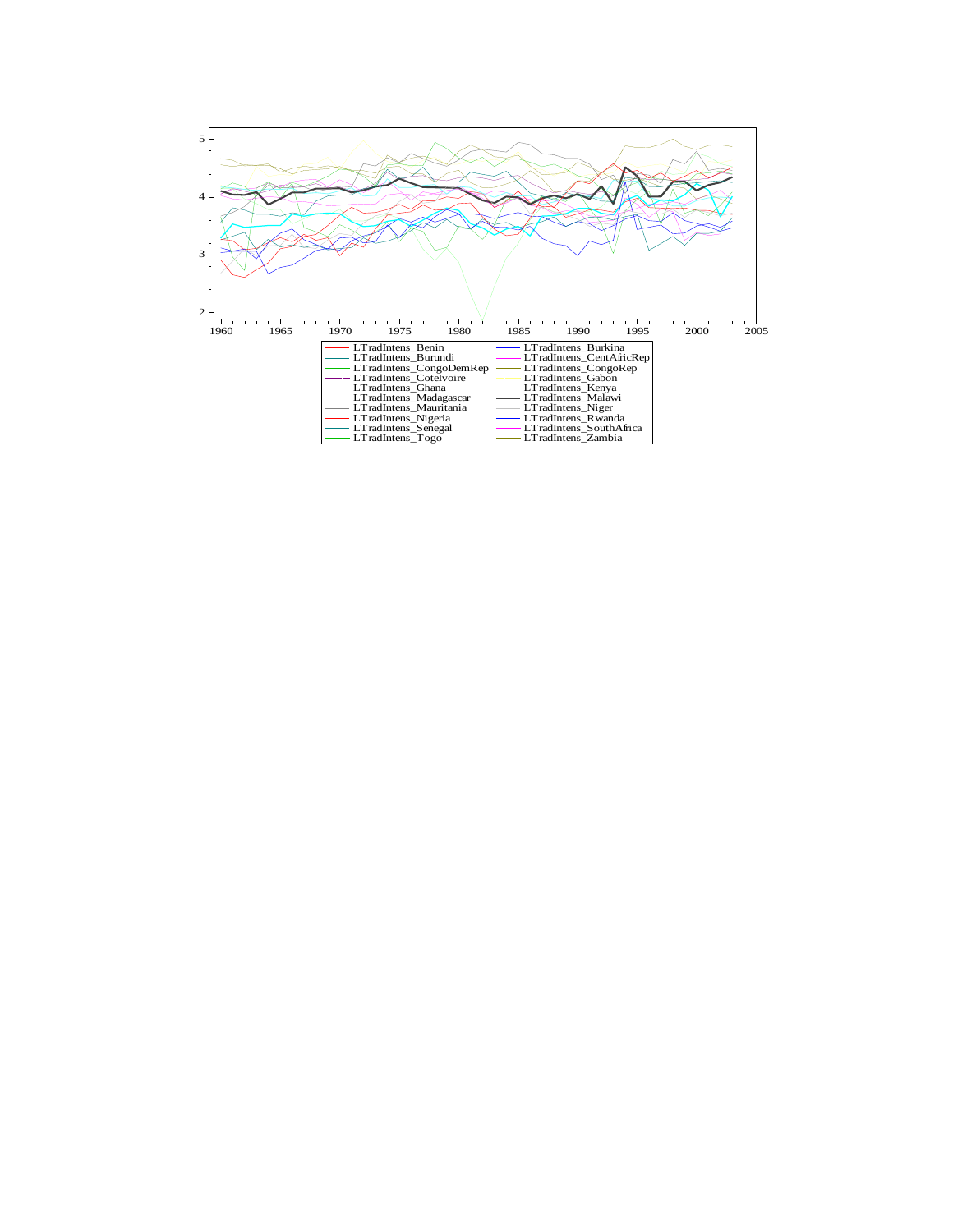

Appendix 1c: Joint Evolution of the Pollution (Growth Rate)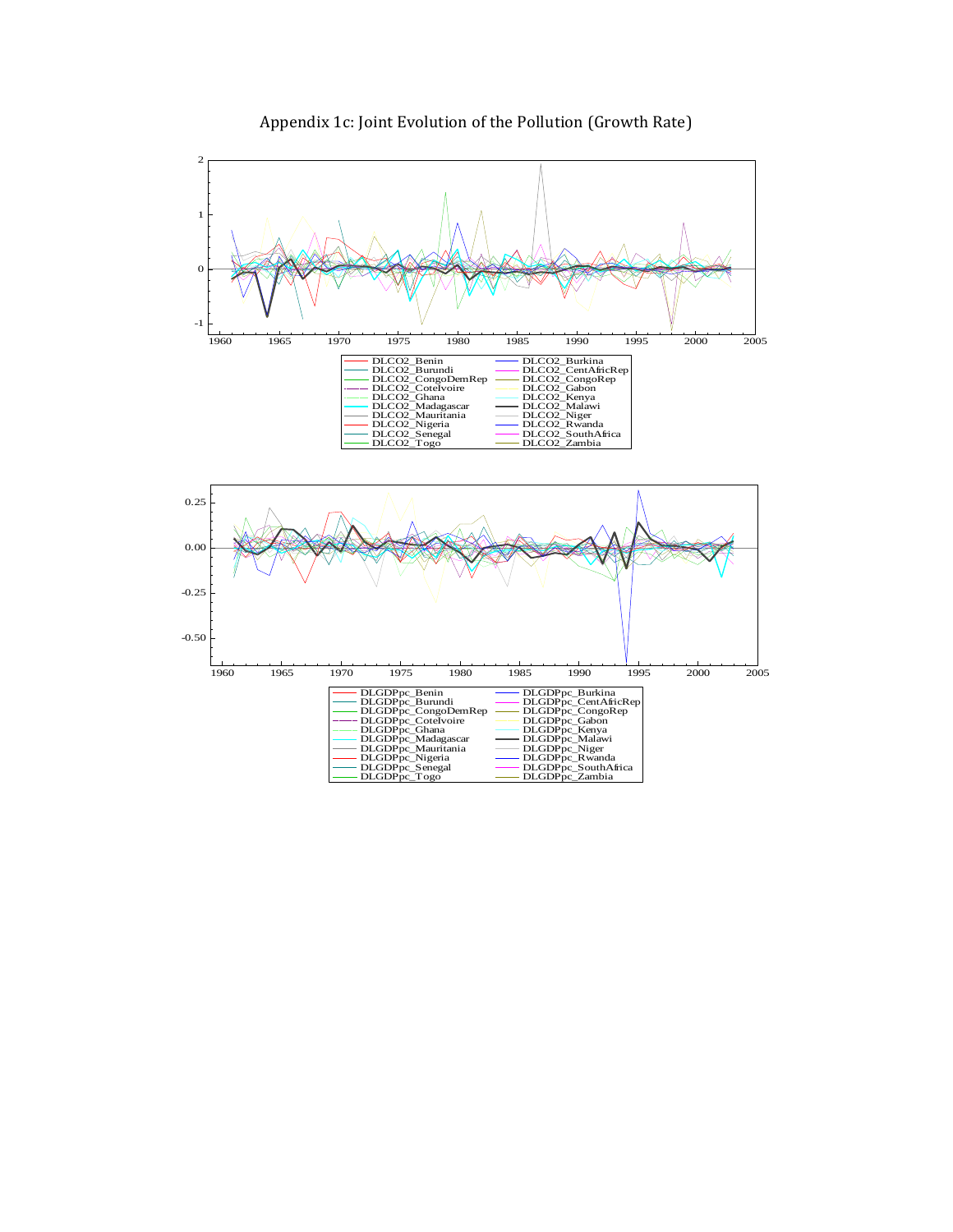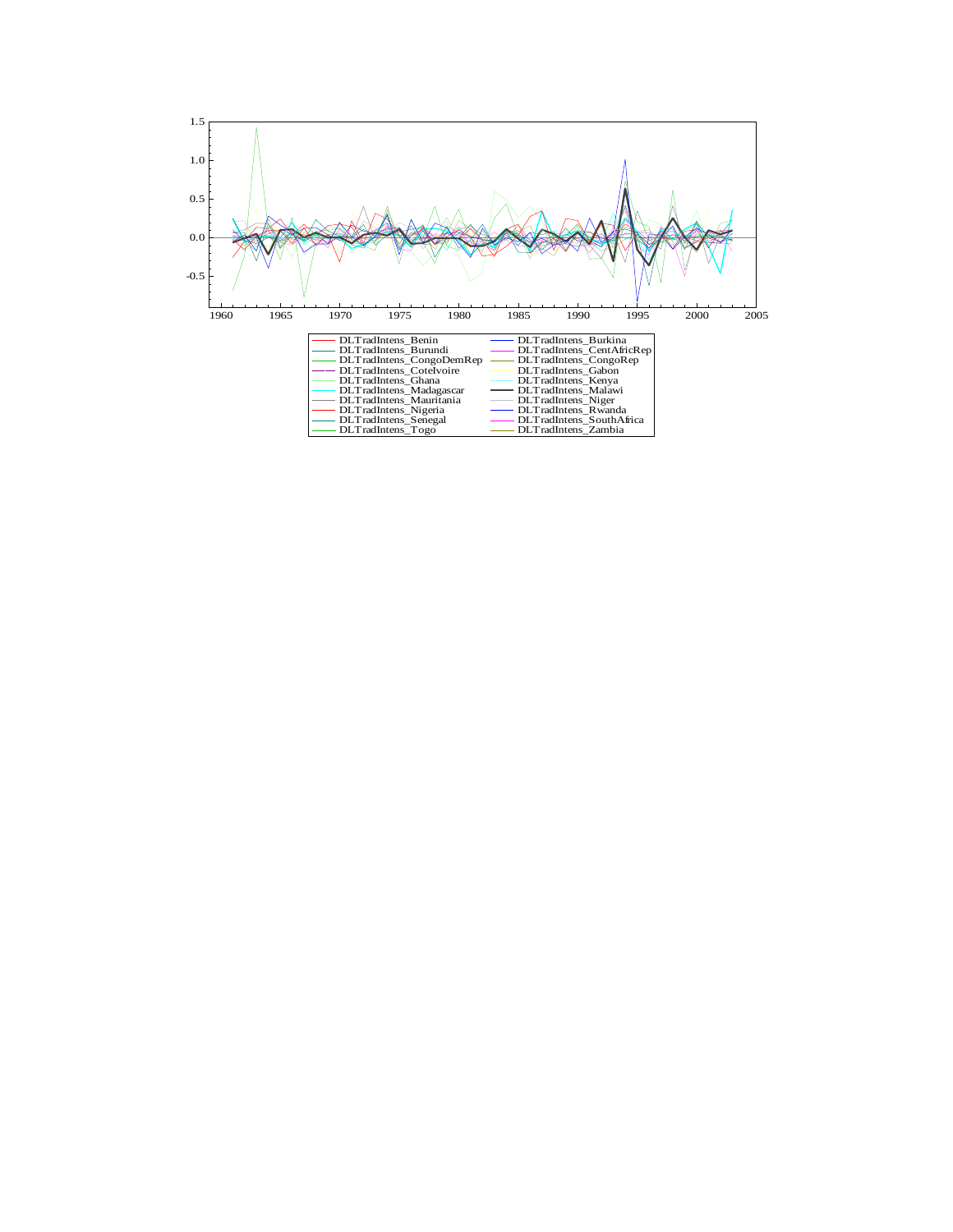

Appendix 2: Environmental Kuznets Curve (Selected Sub-Saharan Africa Countries)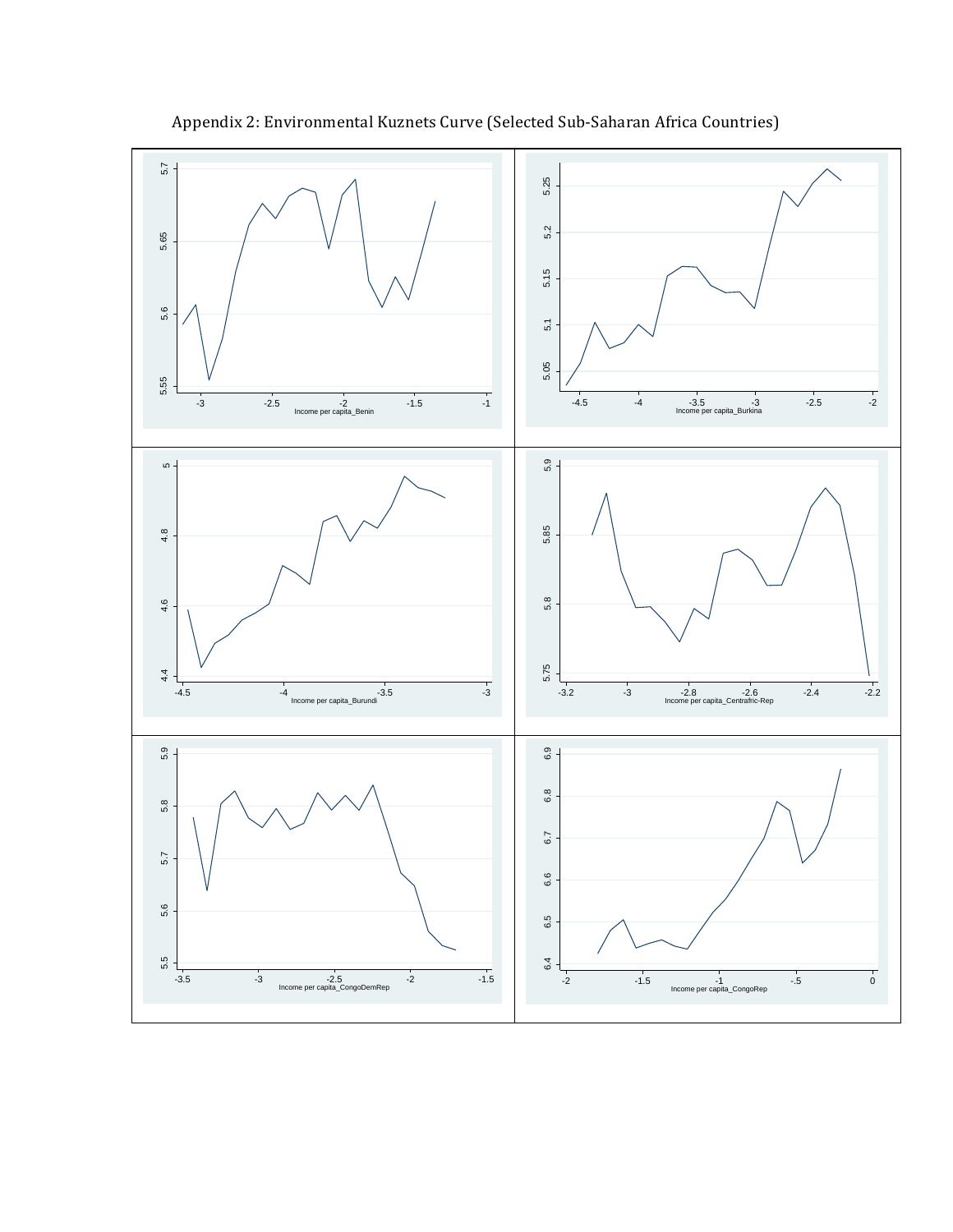

Appendix 2: Environmental Kuznets Curve (Selected Sub-Saharan Africa Countries)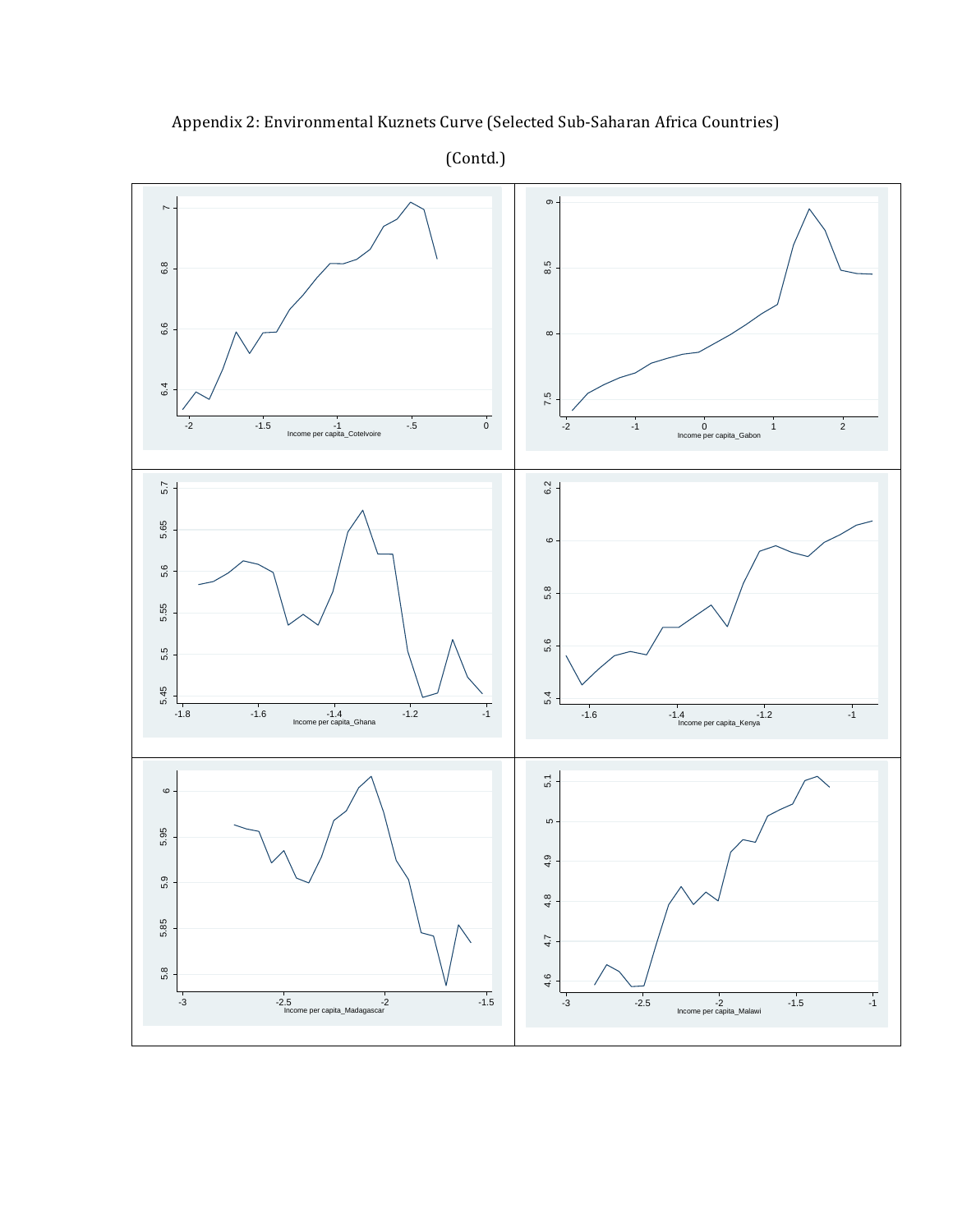

Appendix 2: Environmental Kuznets Curve (Selected Sub-Saharan Africa Countries) (Contd.)